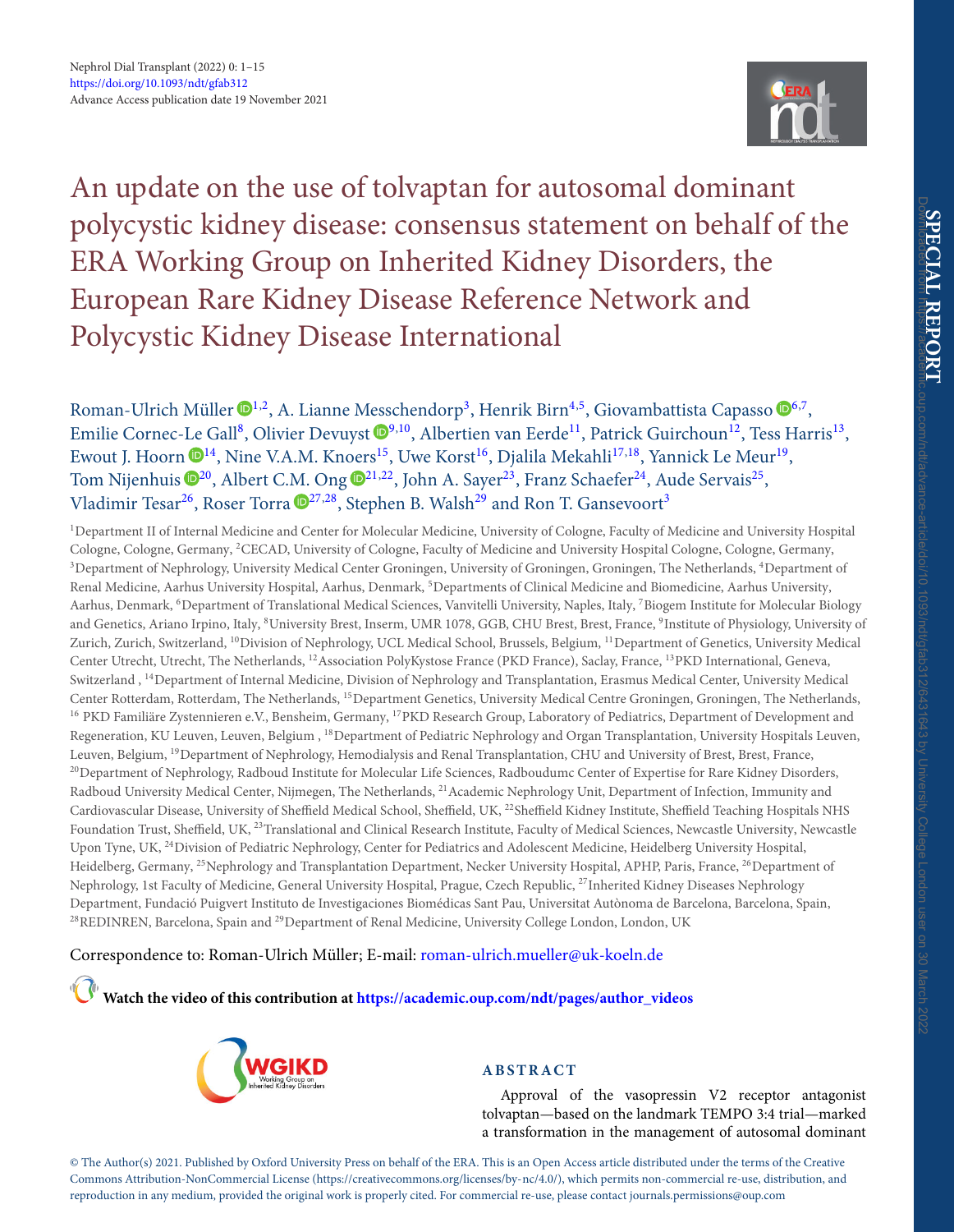polycystic kidney disease (ADPKD). This development has advanced patient care in ADPKD from general measures to prevent progression of chronic kidney disease to targeting disease-specific mechanisms. However, considering the long-term nature of this treatment, as well as potential side effects, evidence-based approaches to initiate treatment only in patients with rapidly progressing disease are crucial. In 2016, the position statement issued by the European Renal Association (ERA) was the first society-based recommendation on the use of tolvaptan and has served as a widely used decision-making tool for nephrologists. Since then, considerable practical experience regarding the use of tolvaptan in ADPKD has accumulated. More importantly, additional data from REPRISE, a second randomized clinical trial (RCT) examining the use of tolvaptan in later-stage disease, have added important evidence to the field, as have post hoc studies of these RCTs. To incorporate this new knowledge, we provide an updated algorithm to guide patient selection for treatment with tolvaptan and add practical advice for its use.

**Keywords:** ADPKD, polycystic kidney disease, position statement, tolvaptan, vasopressin V2 receptor antagonist

### **INTRODUCTION**

In the past 5 years the vasopressin V2 receptor (V2R) antagonist tolvaptan has become an important treatment option in the management of patients with autosomal dominant polycystic kidney disease (ADPKD)  $[1-3]$  $[1-3]$ . Two randomized clinical trials (RCTs) have shown a beneficial effect of tolvaptan regarding the ADPKD-associated estimated glomerular filtration rate (eGFR) decline in patients with rapid disease progression. Considering the potential drawbacks—including its side effects and cost—associated with this treatment, the selection of patients who are most likely to show a positive benefit:risk ratio regarding this therapy—i.e. individuals showing rapid disease progression—is important and required.

Tolvaptan is a V2R antagonist that blocks vasopressin signaling, a key driver of cyst growth in ADPKD due to the resulting intracellular increase in cyclic adenosine monophosphate [\[4\]](#page-13-2). Polyuria is the logical consequence of V2R blockade and as such is expected to occur in every patient on treatment. Nonetheless, adherence to tolvaptan appears to be well-feasible in the majority of patients [\[5–](#page-13-3)[7\]](#page-13-4). Importantly, only a subset of ADPKD patients suffers from rapid disease progression and will reach early kidney failure due to ADPKD, resulting in the need for guidance regarding patient selection. Following the Working Group on Inherited Kidney Disease (WGIKD) 2016 position statement [\[8\]](#page-13-5), several treatment decision algorithms have been published for different countries [\[9\]](#page-13-6) in order to identify ADPKD patients with rapid disease progression. Most of these recommendations mainly rely on predictors of rapid disease progression, with a central role for total kidney volume (TKV) [\[2\]](#page-13-7). In contrast, the original WGIKD position statement put the most weight on measured rapid progression based on the historical decline in eGFR. This resulted in a more conservative algorithm that primarily recommended treatment for patients showing rapid loss of kidney function in the past—the only real evidence of actual rapid progression. However, since cyst formation precedes the decline in eGFR, ADPKD may be progressing rapidly in young patients despite a normal eGFR, and such patients should not be excluded by a very restrictive algorithm. Furthermore, pivotal information obtained from the REPRISE (Replicating Evidence of Preserved Renal Function: an Investigation of Tolvaptan Safety and Efficacy in ADPKD) trial [\[10\]](#page-13-8) in 2018 has allowed for an extension of eligibility criteria to older patients and later-stage ADPKD [\[11\]](#page-13-9). Consequently, an update of the position statement based on these data as well as accumulating real-world experience with tolvaptan is timely and required. This update was developed by a panel of experts and endorsed by the boards of the European Renal Association (ERA) WGIKD and the European Rare Kidney disease reference NETwork (ERKNet).

All recommendations are based on the following simple notion: patients expected to reach kidney failure due to ADPKD before the average age at which ADPKD leads to the need for renal replacement therapy (RRT) are by definition subjects with rapid disease progression and thus candidates for this therapy. The following sections present and rationalize the updated recommendations for the clinical parameters allowing the actual selection of patients who should be offered treatment with tolvaptan. Specific changes in the recommendations compared with the original position statement are highlighted in Supplementary data, Table S1.

### **An update on the efficacy of tolvaptan in ADPKD**

While TKV increase is a surrogate marker of disease progression in ADPKD, the actual aim of medical treatment is to slow the loss of kidney function in order to delay the onset of kidney failure. In the TEMPO (Tolvaptan Efficacy and Safety in Management of Autosomal Dominant Polycystic Kidney Disease and its Outcomes) 3:4 study, tolvaptan reduced eGFR decline by  $\sim$ 1 mL/min/1.73 m<sup>2</sup>/year (from  $-3.70$  to  $-2.72$  mL/min/1.73 m<sup>2</sup>) in early-stage ADPKD (18–50 years of age, estimated creatinine clearance >60 mL/min) [\[12\]](#page-13-10) over a period of 3 years. The effect size of tolvaptan is comparable to other agents considered the gold standard for prevention of kidney function loss in CKD, e.g. reninangiotensin-aldosterone system blockade in diabetic kidney disease [\[13](#page-13-11)[–15\]](#page-13-12). In 2017, data from the open-label extension study TEMPO 4:4 showed that the eGFR benefit accumulated in TEMPO 3:4 was maintained over 2 additional years, while the effect on TKV appeared not to be sustained [\[16\]](#page-13-13). However, the interpretation of these findings was limited by the non-randomized design, resulting in imbalances in baseline characteristics, including gender, TKV and eGFR, which may at least explain in part the loss of sustained effect on TKV. Later, the randomized controlled REPRISE trial added substantial evidence to the use of tolvaptan in ADPKD [\[10\]](#page-13-8). REPRISE examined tolvaptan in later-stage ADPKD (eGFR 25–65 mL/min/1.73 m<sup>2</sup> in subjects 18–55 years of age and eGFR 25-45 mL/min/1.73 m<sup>2</sup> in subjects 55-65 years of age). Here, tolvaptan slowed the decrease in eGFR by 1.27 mL/min/ 1.73 m<sup>2</sup>/year (from  $-3.61$  to  $-2.34$  mL/min/1.73 m<sup>2</sup>)—an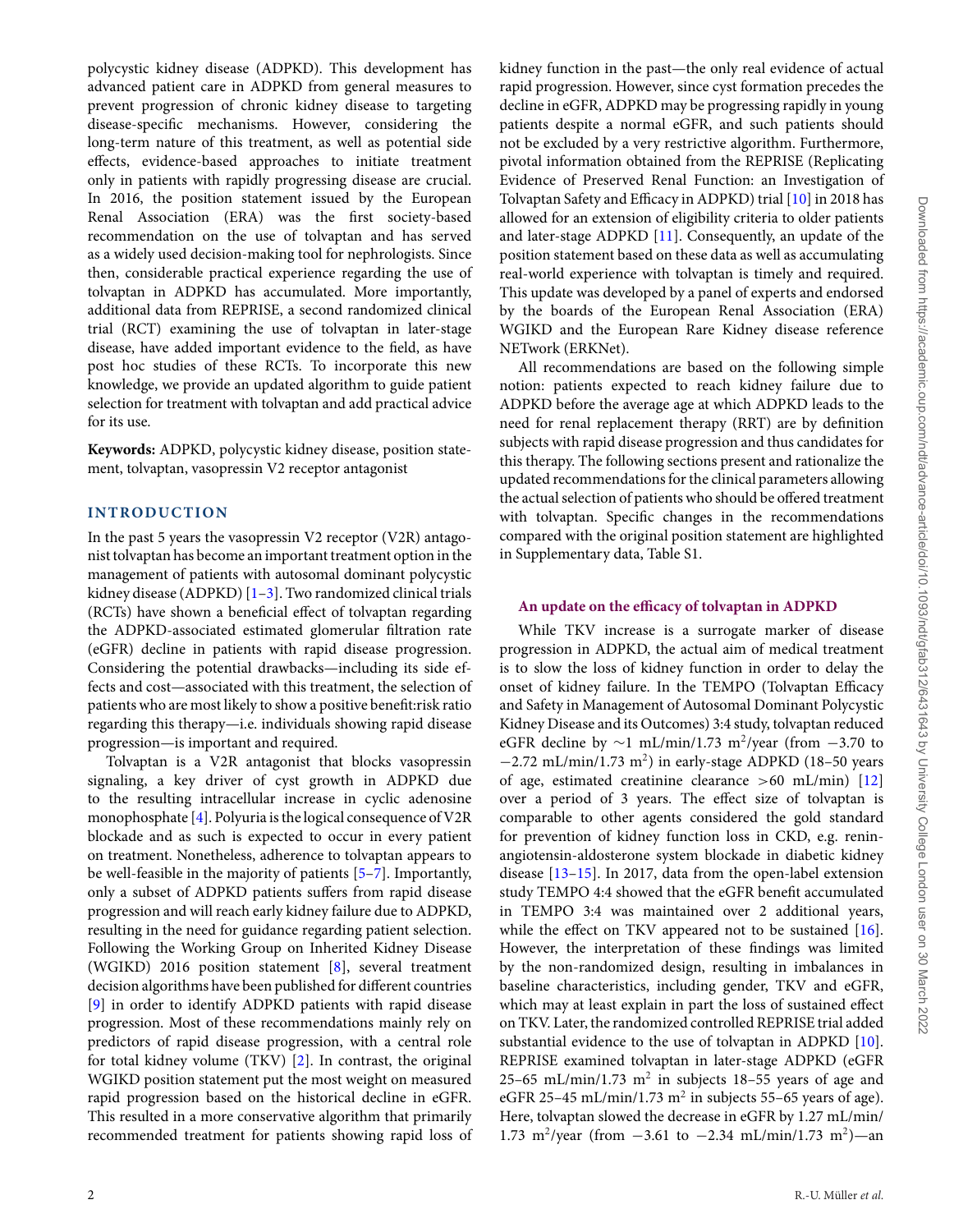effect size comparable to TEMPO 3:4. REPRISE and several subgroup analyses of this trial have added much to our current knowledge on the use of tolvaptan in ADPKD and will be discussed in more detail below in the context of the updated recommendations. While neither TEMPO 3:4 nor REPRISE provide data on long-term outcome, a more recent study addressed this issue based on a retrospective analysis of 97 patients who had been treated with tolvaptan for up to 11 years (median 4.0, range 1.1–11.2) [\[17\]](#page-13-14). A comparison with both matched controls from several ADPKD studies and with predicted eGFR decline again revealed an effect size similar to the two randomized trials. In addition to the reported effects on eGFR loss and TKV increase, TEMPO 3:4 also showed a tolvaptan-associated reduction in kidney pain and urinary tract infections [\[12,](#page-13-10) [18\]](#page-13-15). It should be noted that, in general, currently available data for tolvaptan in ADPKD are derived from clinical trials that primarily recruited people of European descent and to a lesser extent Asians and people of African descent and therefore may not account for ethnic differences.

Importantly, before starting the evaluation of a patient for treatment with tolvaptan, the diagnosis of ADPKD needs to be confirmed. The diagnostic approach to ADPKD is not the focus of this consensus statement. Nonetheless, this is a point that needs increasing attention when targeted treatments become available for polycystic kidney disease. Briefly, in the presence of a positive family history, classic ADPKD can be diagnosed using imaging criteria [\[19\]](#page-13-16). Consequently, kidney imaging (preferably by MRI) is a prerequisite before evaluation of patients for tolvaptan. Cases with atypical clinical presentation or kidney morphology usually require confirmation by genetic testing [\[20\]](#page-13-17).

# **Thresholds for treatment initiation—outer eGFR and age limits**

The TEMPO 3:4 trial—the basis for the approval of tolvaptan for ADPKD by the European Medicines Agency (EMA)—enrolled patients 18–50 years of age [\[12\]](#page-13-10). Therefore, most previous recommendations limited the use of tolvaptan to this age group. The succeeding REPRISE trial included individuals in later-stage ADPKD up to the age of 65 years [\[10\]](#page-13-8) showing a similar and significant reduction in eGFR decline. However, a subgroup analysis suggested that this was not the case for patients >55 years of age, implying that tolvaptan should only be offered up to this age. Nonetheless, it is important to recognize that the group of patients in REPRISE who were 56–65 years of age comprised only 190 individuals in total (<15% of the study population). Also, despite the fact that only individuals with an eGFR <45 mL/min/1.73 m<sup>2</sup> were enrolled in this age group, these patients showed a slower decline of kidney function—both on placebo (−2.34 mL/min/ 1.73 m<sup>2</sup>/year) and on tolvaptan  $(-2.54 \text{ mL/min/}$ 1.73 m<sup>2</sup>/year)—compared with participants  $<$  55 years of age. Thus this group of patients would usually not be considered rapidly progressing. This finding highlighted two key aspects when evaluating patients for tolvaptan. First, only patients with rapid disease progression should be treated. Second, when applying an algorithm similar to the inclusion criteria in the

REPRISE study (solely based on age-adjusted eGFR cut-offs), patients > 55 years of age with an eGFR  $\geq$  25 mL/min/1.73 m<sup>2</sup>, are likely to have slowly progressing disease. Most patients with rapidly progressing disease will have reached kidney failure before the age of 55 years, given that the average age of kidney failure requiring RRT is 58 years for patients with ADPKD [\[21\]](#page-13-18).

When current eGFR loss points towards rapid disease progression in elderly subjects, it is extremely important to identify whether this decline is indeed due to ADPKD or rather the consequence of other causes. Notably, in young patients, reduced kidney function is very likely to be the result of ADPKD itself and to reflect rapid disease progression (e.g. in a 30-year-old with an eGFR of 50 mL/min/1.73  $m<sup>2</sup>$  and no comorbidities). With increasing age, additional comorbidities—such as vascular/hypertensive nephropathy or diabetes mellitus—become more important and may contribute to or govern the eGFR loss recorded. It is not expected that V2R blockers will have a beneficial impact on these comorbidities. Based on this, the proposed new algorithm recommends evaluation of patients up to the age of 55 years and emphasizes the need to consider other, non-ADPKDrelated causes for eGFR decline in elderly subjects. Since the indication by the EMA does not specify an upper age limit for treatment initiation, such a limit cannot be definitive and in the context of individualized decisions (e.g. in a highly motivated 56-year-old patient)—we do not necessarily exclude treatment with tolvaptan based on this age limit.

Taken together, eGFR indexed for age should not be higher than expected in individuals assessed for tolvaptan (see recommendation below). This entry criterion remains very important to exclude individuals who clearly do not have rapid disease progression at an early stage in the decisionmaking process. In retrospect, the thresholds defined in the original WGIKD algorithm were rather conservative, potentially excluding patients who could have been eligible for therapy [\[9,](#page-13-6) [22\]](#page-13-19). Based on the additional evidence and increased experience in real-life settings, these limits are revised in the updated version to allow more patients to benefit from treatment. The alleviation of age-adjusted eGFR cutoffs comes at the risk of including more patients with slow disease progression. However, this aspect is addressed by the additional steps in the algorithm regarding, for example, past eGFR loss (see section 'Evidence of rapid disease progression' below). Taken together, age-adjusted eGFR cut-offs should exclude individuals with a clearly high eGFR for their age, include those with a clearly low age-adjusted eGFR and allow for further assessment using additional criteria for all others.

Based on the REPRISE trial, we suggest that the lower eGFR threshold for treatment initiation should be lowered to  $25$  mL/min/1.73 m<sup>2</sup>, as subgroup analyses show efficacy also at this late stage. As there are no data from RCTs regarding patients with an eGFR  $<$  25 mL/min/1.73 m<sup>2</sup>, our algorithm adopts this lower eGFR limit. Even if the effect of tolvaptan can be extrapolated to patients with an eGFR <25 mL/min/  $1.73 \text{ m}^2$ , the potential delay in the time of RRT as a consequence of treatment would only be a few months to 1 year [\[2\]](#page-13-7).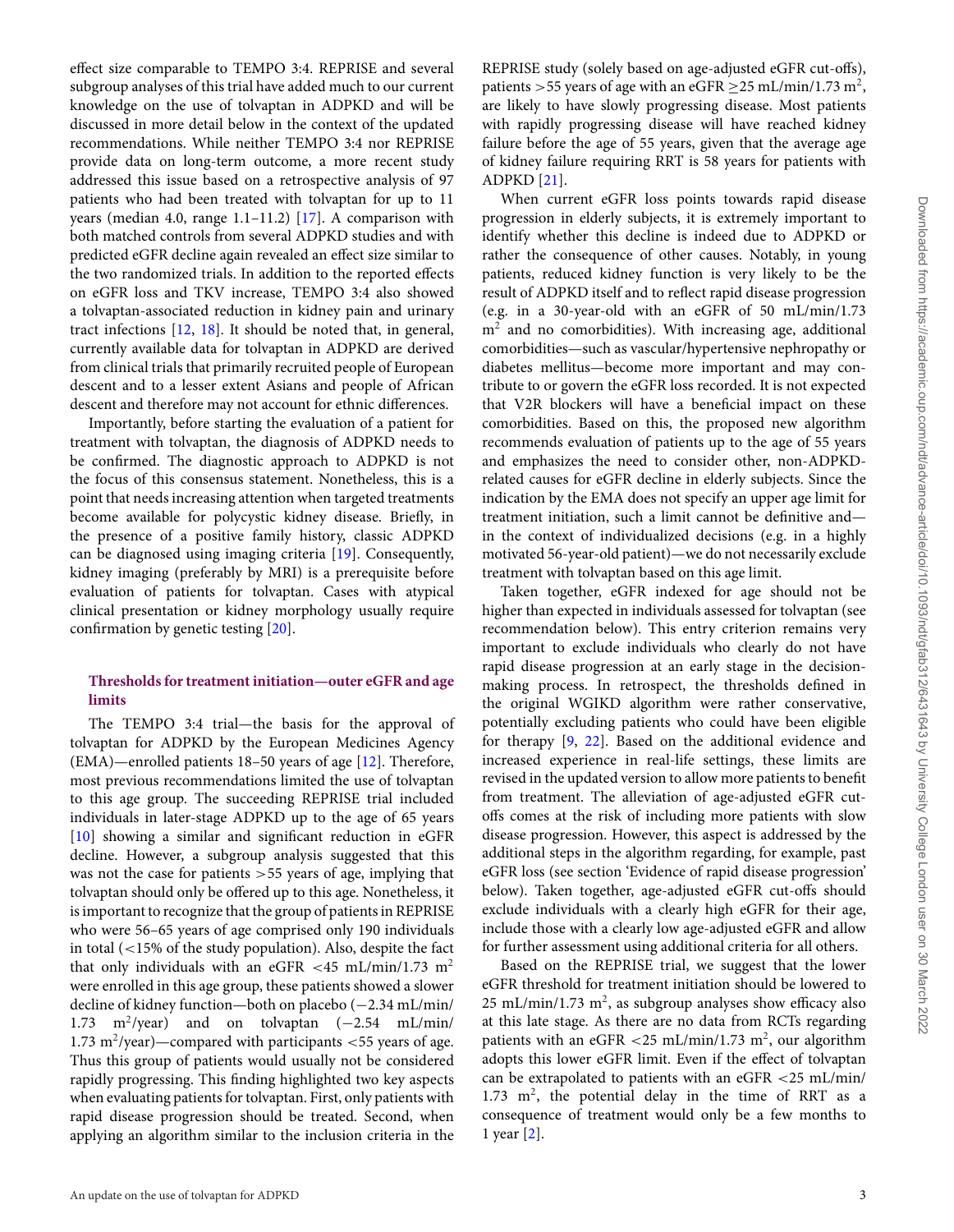<span id="page-3-0"></span>

**FIGURE 1:** Extrapolations from the results of the (**A**) TEMPO 3:4 and (**B**) REPRISE trials allow estimations of the potential benefit of tolvaptan treatment in delaying the need for RRT (adapted from Chebib *et al.* [\[2\]](#page-13-7)).

**Recommendation 1.1:** We suggest that treatment with tolvaptan can be initiated in adult ADPKD patients  $\leq$ 55 years of age with an eGFR  $\geq$  25 mL/min/1.73 m<sup>2</sup> who have demonstrated or who are likely to have rapidly progressive disease based on a hierarchical decision algorithm (see Recommendation 6). **Recommendation 1.2:** We recommend not to start tolvaptan in patients with an eGFR indexed for age suggesting slowly progressive disease (<40 years, no eGFR limit; 40– 44 years,  $\geq 90$  mL/min/1.73 m<sup>2</sup>; 45–49 years,  $\geq 75$  mL/min/ 1.73 m<sup>2</sup>; 50–55 years,  $\geq 60$  mL/min/1.73 m<sup>2</sup>).

# **At what age should tolvaptan be started? When should it be stopped?**

To date, no data from RCTs regarding the efficacy and safety of tolvaptan in children and adolescents are available and the drug has not been approved for this age group. The results of an ongoing pediatric study are expected soon but have not been published to date [\[23\]](#page-13-20). Consequently, we currently do not recommend initiating tolvaptan before the age of 18 years. The optimal time point for initiating tolvaptan in an adult patient with ADPKD has not been fully established. The fact that REPRISE showed a beneficial effect of tolvaptan even in older age groups may lead to the misunderstanding that therapy should generally be delayed until sufficient data are available to prove rapid disease progression based on eGFR decline. While both the TEMPO 3:4 and REPRISE trials showed a reduction in the rate of eGFR loss in patients with an eGFR  $\langle 90 \text{ mL/min}/1.73 \text{ m}^2 \times (Figure 1)$  $\langle 90 \text{ mL/min}/1.73 \text{ m}^2 \times (Figure 1)$ , a subgroup analysis of TEMPO 3:4 suggested that the effect on eGFR in patients with an eGFR > 90 mL/min/1.73 m<sup>2</sup> (CKD stage 1) was minor and non-significant [\[10,](#page-13-8) [12\]](#page-13-10). It is important to recognize, however, that ADPKD progresses even before GFR is declining and that the effect on kidney growth was comparable among patients across CKD stages. Young patients with preserved kidney function will still have kidney function reserve capacity, which is used to compensate for a loss in kidney function. Therefore a decrease in eGFR will become apparent only at an older age [\[24\]](#page-13-21). Thus the apparent non-significant effect in

young patients with an eGFR  $>90$  mL/min/1.73 m<sup>2</sup> does not exclude a beneficial effect of tolvaptan on kidney function with a resulting delay of kidney failure, as kidney size and prognosis are closely associated. In this context, it is also important to point out the limitations of eGFR calculations in patients with (near-to) normal kidney function [\[25\]](#page-13-22). Also, a potential effect on structural changes in the kidney of any treatment in ADPKD is expected to benefit from an early start. Since tolvaptan slows disease progression rather than bringing it to a halt or reversing the disease, the absolute effect of this therapy, i.e. years with maintained kidney function before reaching kidney failure, is expected to correlate with the duration of treatment. Consequently, the full benefit of treatment is likely to be missed if tolvaptan is withheld until a decline in GFR is apparent. As a result, young patients with normal GFR should not be excluded from treatment if other markers, such as TKV, suggest rapid disease progression. We therefore recommend starting treatment in an adult patient with ADPKD when rapid disease progression has been established by a decline in GFR or by accepted predictors of progression, such as TKV (see below). Since young patients fulfilling these criteria are likely to be on treatment for many years, it is particularly important to discuss side effects and potential impacts on lifestyle with these patients before starting treatment (see below).

The REPRISE trial showed tolvaptan to be effective when commenced in patients with an eGFR down to 25 mL/min/  $1.73 \text{ m}^2$ . No data have been published to suggest that the effect is reduced or abolished if eGFR declines below 25 mL/min/ 1.73  $m<sup>2</sup>$  during treatment. Consequently we recommend not to stop tolvaptan before kidney failure has been reached. Notably, tolvaptan has been shown to cause an initial 3– 9% decrease in measured GFR, probably due to treatmentassociated haemodynamic effects, which is reversible upon withdrawal [\[10,](#page-13-8) [12,](#page-13-10) [16\]](#page-13-13). Thus it seems reasonable to stop tolvaptan in patients approaching the start of RRT (e.g. reaching an eGFR <15 mL/min/1.73 m<sup>2</sup>), since they may benefit from this predicted small increase in GFR. At this time point, the very limited expected remaining time on tolvaptan, even if still effective, would not allow for any major benefits.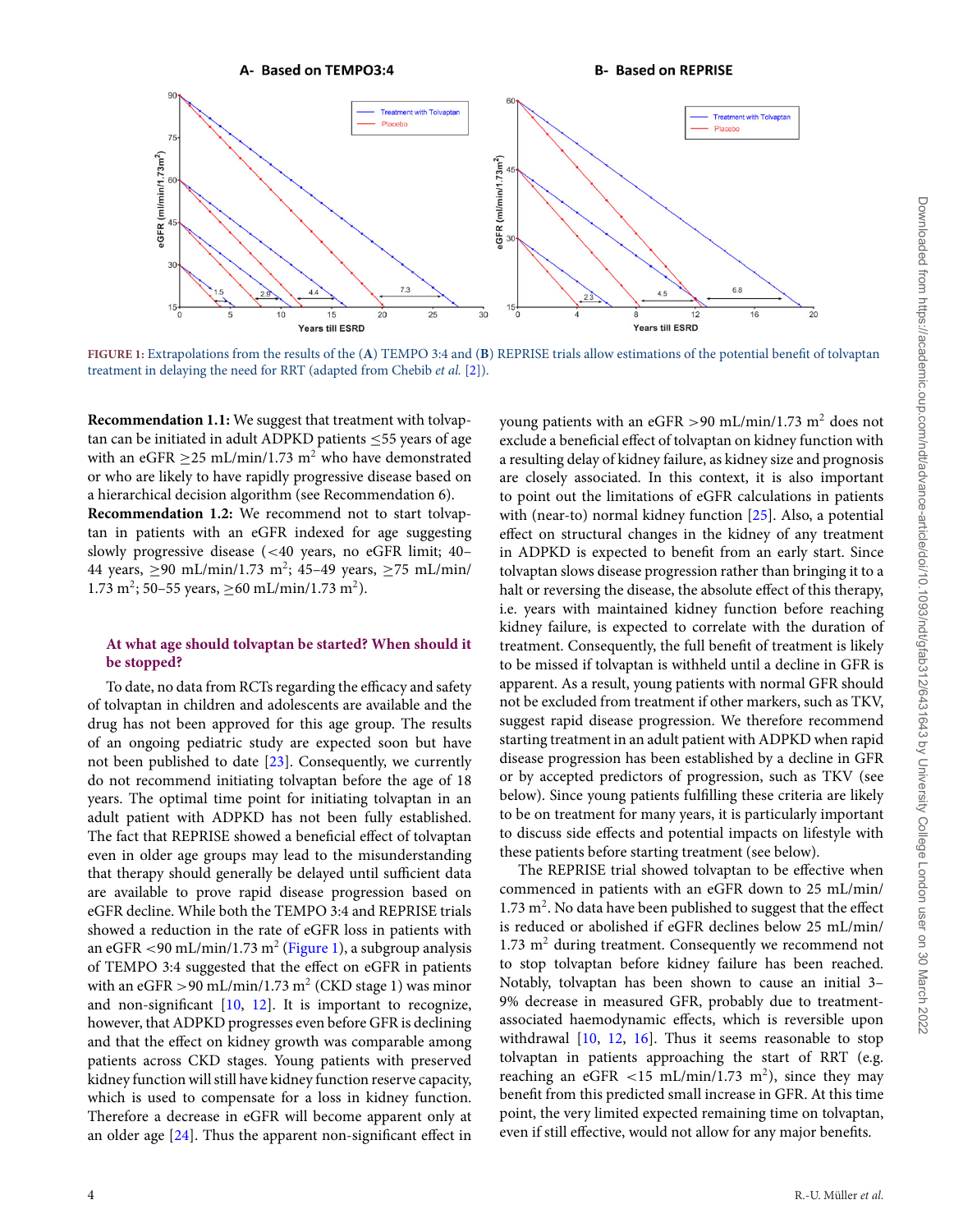# **Disease-causing gene variant**

<span id="page-4-0"></span>

**FIGURE 2:** Markers of disease progression and factors contributing to the information contained in these markers.

**Recommendation 2.1:** We recommend tolvaptan treatment be started as soon as rapid disease progression can be determined in patients  $\geq$  18 years of age.

**Recommendation 2.2:** We suggest tolvaptan treatment be discontinued when patients approach kidney failure (i.e. the need for RRT).

Although this prediction model is simplistic as it assumes that all patients progress linearly at the same slope to kidney failure, it allows for visualization of the benefit gained by patients if treated with tolvaptan early in their disease state.

#### **Evidence of rapid disease progression**

**Markers of rapid disease progression.** When assessing disease progression, it is important to distinguish markers that prove rapid disease progression from predictors of outcome. A historic fast decline in eGFR as well as rapid TKV growth can indeed be regarded as actual evidence of rapid disease progression. In contrast to eGFR, which can easily be measured in clinical practice, changes in TKV are difficult to assess using reliable methods in routine clinical practice and thus have been excluded from the updated algorithm (see section 'The holistic approach' below). Other markers, like the diseasecausing genetic variant or age-related TKV, predict disease progression. To allow for quantifiable use of these markers, scoring systems have been established that use height-adjusted TKV (htTKV) in combination with age (Mayo Classification [\[26\]](#page-13-23)) or mutation analysis in combination with clinical factors to classify ADPKD patients by risk of disease progression. These tools are particularly useful regarding patients in CKD stages G1 and 2, when there may be insufficient data on past eGFR to assess a reliable slope of eGFR decline and to assess if the observed eGFR loss is indeed due to ADPKD or a consequence of other comorbidities.

In general, the predictive power of each individual marker depends on the amount of information on disease progression this marker incorporates. In ADPKD, different progression markers represent different stages in the pathophysiological cascade [\(Figure 2\)](#page-4-0). The disease-causing genetic variant acts far upstream in its pathogenesis and drives downstream mechanisms, which eventually lead to kidney failure. However, while the genetic mutation can be measured with high precision, it is also quite distant from the actual endpoint, kidney failure, which is the treatment target. During this process, downstream measures of the disease may be influenced by other factors, e.g. environmental factors, comorbidities and treatment, which will be incorporated in the information provided by these measures [\[27,](#page-13-24) [28\]](#page-13-25). TKV reflects the severity of the genetic variant, but it also integrates additional disease modifiers such as intra-uterine programming or environmental factors (e.g. salt intake, obesity). Only eGFR loss—as the last step in this cascade—incorporates all factors related to kidney disease progression. As a caveat regarding eGFR, comorbidities that are completely independent from ADPKD may contribute to the loss of kidney function. While such comorbidities do not prohibit the use of tolvaptan per se, loss of kidney function should be primarily attributable to ADPKD when considering eGFR loss as an indicator to select patients for treatment with tolvaptan.

**Kidney function.** When historic eGFR data are available, rapid disease progression can be identified by the rate of decline in eGFR. Kidney Disease: Improving Global Outcomes defines rapidly progressive CKD as an annual decline in GFR  $\geq$ 5 mL/min/1.73 m<sup>2</sup>. However, observations suggest that in ADPKD, an annual eGFR decline less than that may be associated with kidney failure before the age of 58 years and is associated with other markers of rapidly progressive disease. An annual loss of  $\geq$ 2.5 mL/min/1.73 m<sup>2</sup> over a period of >5 years was chosen as a cut-off in the previous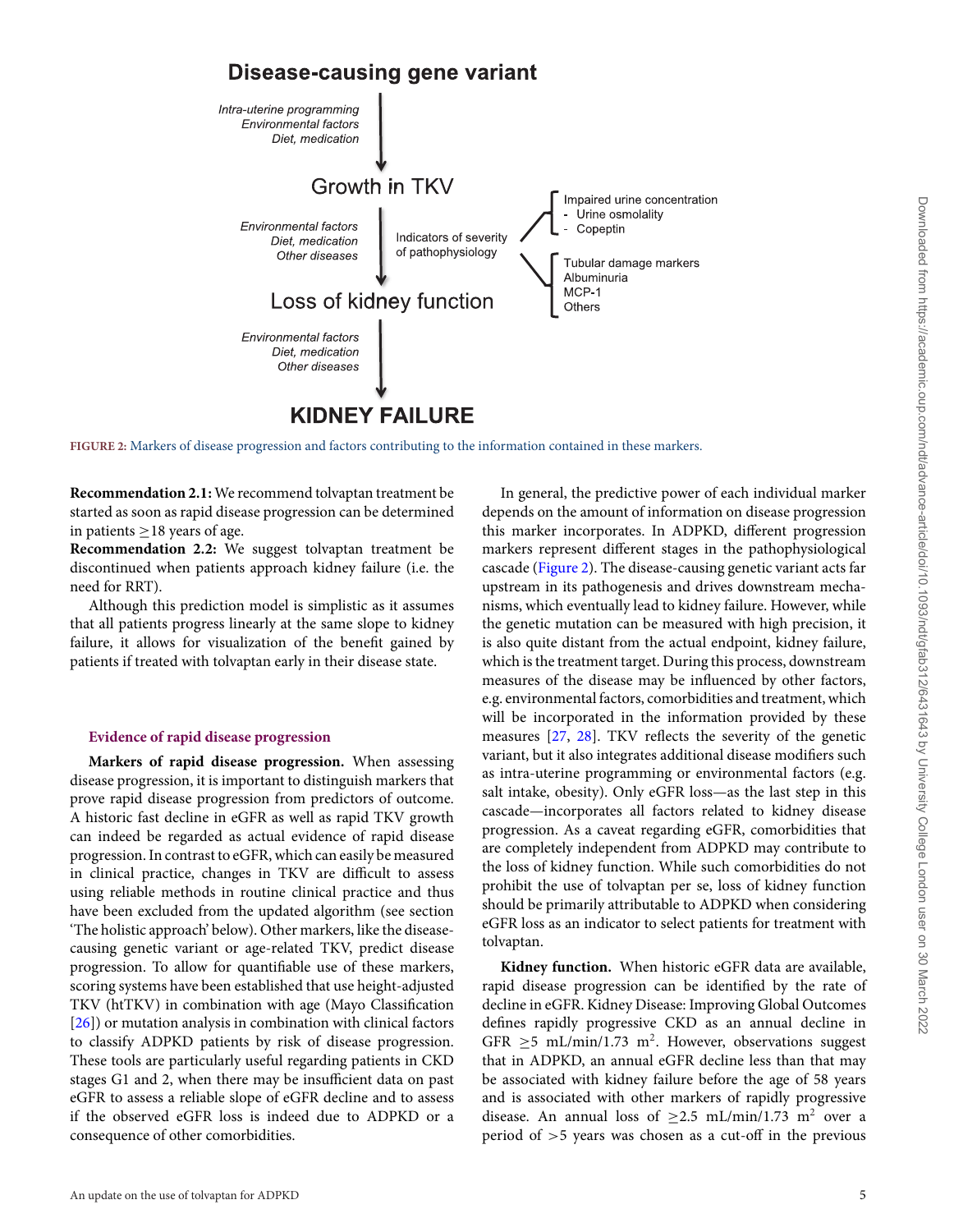### **ERA WGIKD / ERKNeT Position Statement 2021**

<span id="page-5-0"></span>

**FIGURE 3:** Updated algorithm to assess (likely) fast disease progression as an indication for initiation of tolvaptan in ADPKD. This algorithm is only valid for individuals  $\leq$ 55 years of age with an eGFR  $\geq$ 25 mL/min/1.73 m<sup>2</sup> and a confirmed diagnosis of ADPKD. We do not recommend treatment in patients who do not fulfill these criteria. If alternative explanations for eGFR loss are likely (e.g. vascular disease, diabetic nephropathy), initiation of treatment should be reconsidered even in the presence of rapid eGFR decline. The following indicators point towards potential alternative explanations: proteinuria ≥1 g/day, signs for vascular disease (e.g. coronary heart disease, stroke), uncontrolled severe arterial hypertension and diabetes mellitus. In these cases, additional information [including MRI (CT) imaging if not performed before] should be acquired to ensure ADPKD as the primary reason for eGFR loss (see also Table 1): Mayo Class 1 C–E, PROPKD score >6, early hypertension/urological manifestations, truncating *PKD1* mutation, family history (onset kidney replacement therapy <60 years in two or more first-line family members). Mayo Class 1C can be found in individuals without rapid disease progression. Consequently, we recommend obtaining additional information in these patients to confirm the prediction (e.g. observe patients to see whether they actually lose eGFR compatible with rapid disease progression) and/or obtain additional arguments for an initiation of treatment such as (see also Table 1): a PROPKD score >6, early hypertension/urological manifestations, truncating *PKD1* mutation, family history (onset dialysis <60 years in two or more first-line family members).

version of the WGIKD algorithm. According to the Mayo Imaging Classification system to assess the risk of progression in patients with morphologically typical ADPKD, the annual decline in eGFR in Mayo Class 1C was 2.63 mL/min/1.73  $m<sup>2</sup>$  for men and 2.43 mL/min/1.73 m<sup>2</sup> for women [\[26\]](#page-13-23) (see Mayo Classification below). While Mayo Class 1C was associated with a significantly greater risk of kidney failure when applied to two different ADPKD cohorts, it may include a significant proportion of individuals considered to have slow disease progression, especially in elderly individuals. Also, the placebo groups of the two large RCTs showing the efficacy of tolvaptan (REPRISE, TEMPO 3:4) revealed an average decline of  $\sim$ 3.5 mL/min/1.73 m<sup>2</sup>/year. It should be noted, however, that these RCTs were enriched for subjects with rapid disease progression. Consequently, we recommend that rapidly progressive disease may be defined by a yearly decline in GFR of  $>$ 3.0 mL/min/1.73 m<sup>2</sup> when this decline can be attributed primarily to ADPKD [\(Figure 3\)](#page-5-0). However, considering dayto-day fluctuations in eGFR, especially in the higher range, this criterion needs to be based on a sufficient number of measurements over a sufficient duration of follow-up. Also, non-linearity of eGFR loss in a subgroup of patients needs to be taken into consideration [\[29,](#page-13-26) [30\]](#page-13-27). Based on these points, we suggest obtaining at least five serum creatinine values over a period of  $\geq$ 4 years when using the eGFR slope as the criterion to define rapid progression. This criterion depends

on the availability of sufficient values and standardization of creatinine measurements. However, both are required by most European healthcare systems, making this approach feasible. In ADPKD, GFR has been shown to be adequately reflected by the Chronic Kidney Disease Epidemiology Collaboration equation for eGFR [\[31](#page-13-28)[–33\]](#page-13-29) and thus we suggest that this equation should be used. However, even if historical eGFR data are limited, the present eGFR provides a lot of information about the past. As an example, a normal eGFR in an individual >50 years of age clearly indicates slow disease progression, while impaired kidney function in a patient below <30 years of age is very likely the result of rapid disease progression (see age-adjusted eGFR cut-offs in Recommendation 1.2).

**Recommendation 3.1:** A confirmed annual eGFR decline  $\geq$ 3 mL/min/1.73 m<sup>2</sup> defines rapid disease progression. The estimation of eGFR loss should be reliable and based on at least five measurements over a period of ≥4 years.

**Recommendation 3.2:** We recommend that other causes for eGFR decline should be assessed and excluded as major contributing factors, especially in case of non-linear eGFR decline, in older patients and/or patients with multiple comorbidities that can have an impact on eGFR.

**Risk prediction: Mayo Classification and Predicting Renal Outcomes in ADPKD (PROPKD) score.** A number of markers have been associated with a more severe disease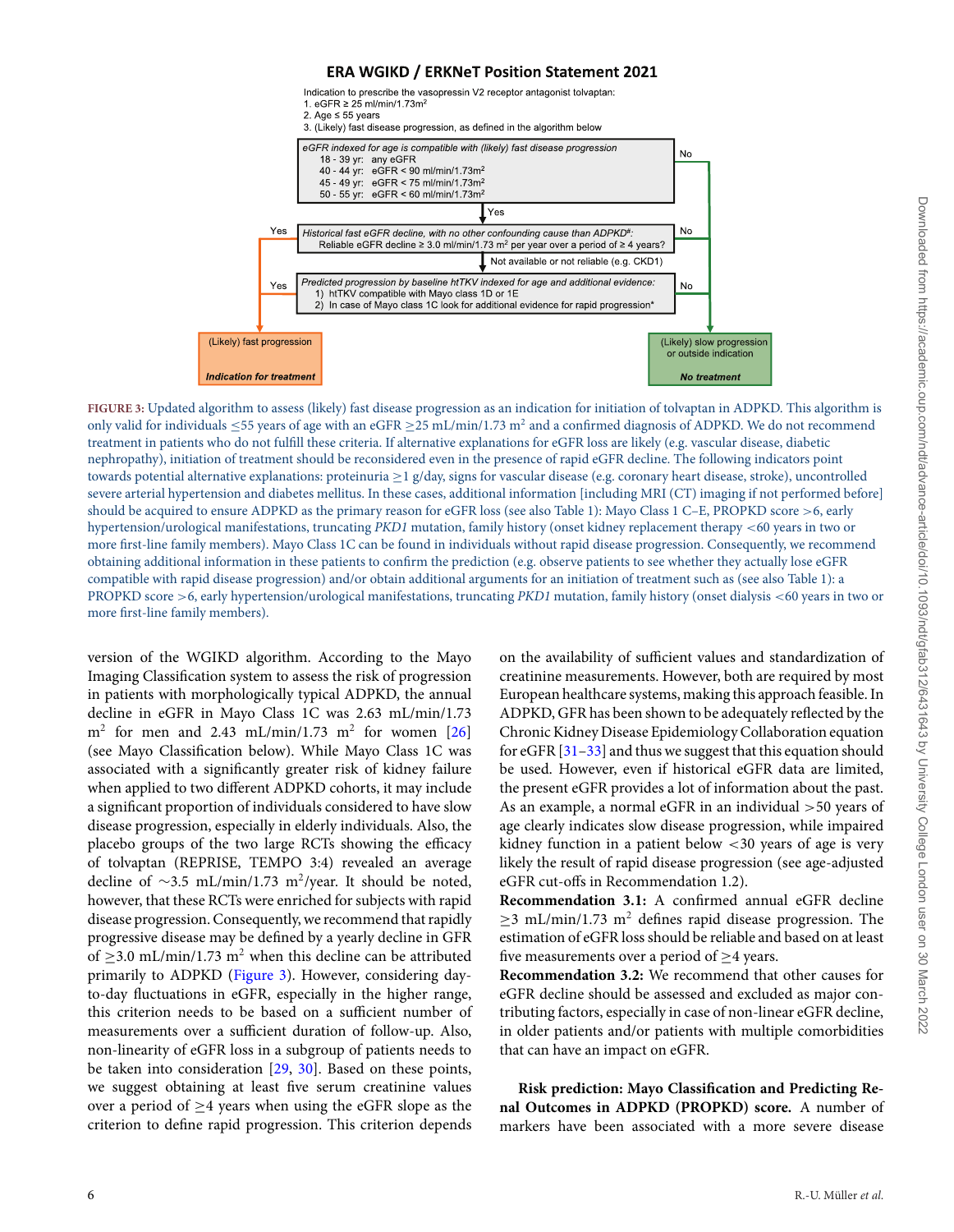Downloaded from https://academic.oup.com/nd/advance-article/doi/10.1093/nd/gfab312/643 by University College London user on 30 March 2022 Downloaded from https://academic.oup.com/ndt/advance-article/doi/10.1093/ndt/gfab312/6431643 by University College London user on 30 March 2022

course in ADPKD and thus may serve as predictors of kidney outcome even before any decline in eGFR has occurred. These have been reviewed extensively before [\[8,](#page-13-5) [34,](#page-13-30) [35\]](#page-13-31). A number of these have been incorporated into different prediction models based on age, sex, htTKV, mutation type and clinical complications. Such models include the Mayo Classification, which integrates htTKV with age and sex and is now widely used in the clinical setting [\[26\]](#page-13-23). The performance of the Mayo Classification has been validated in independent cohorts and compared favorably to models based on genetic information [\[27\]](#page-13-24). The PROPKD score is an alternative model established in the large Analysis of Clinical and Molecular Genetic Data Influencing the Evolution and Response to Therapy of ADPKD Patients (GENKYST) cohort and uses a combination of genetics and clinical parameters—specifically early onset of arterial hypertension and urological symptoms [\[36\]](#page-13-32). Since the effect of the disease-causing gene variant has been shown to be reflected in TKV [\[31\]](#page-13-28), we suggest that the Mayo Classification should be used as the standard model to predict kidney outcome for a decision to recommend the start of tolvaptan in ADPKD with a typical kidney morphology as reflected by the updated algorithm [\(Figure 3\)](#page-5-0). Importantly, since measurement of kidney size along the three axes and calculation of kidney volume by the ellipsoid equation has been shown to be sufficient for a reliable estimate in the clinical setting [\[26,](#page-13-23) [37\]](#page-13-33), this appears feasible. However, real volumetry by segmentation remains the most accurate approach and should thus be favored if available [\[38\]](#page-13-34). In any case, it is important to recognize that these measurements depend on an experienced examiner skilled in the use of the size estimation tool and able to distinguish between typical and atypical morphology. In some cases, the inclusion of a second exam if available, or the use of a segmentation-based quantification of TKV may improve the precision of the TKV estimate. Particular caution is warranted when distinguishing between Mayo Classes 1B and 1C, where a misclassification could have a major impact on therapeutic decisions. Also, while Classes 1A/1B and 1D/1E are clearly separated from each other regarding the rate of eGFR loss, Class 1C includes both rapidly and slowly progressive disease with respect to the rate of eGFR decline [\[26,](#page-13-23) [31,](#page-13-28) [37\]](#page-13-33). Patients with atypical morphology, also known as Mayo Class 2 patients, must be recognized since the TKV based model has not been validated in these patients [\[26\]](#page-13-23). In fact, Class 2 patients generally show a mild disease course. Consequently, imaging data [magnetic resonance imaging (MRI) or computed tomography (CT)] should be reviewed by an ADPKD expert (usually a radiologist or a nephrologist) at least once and should be—if available complemented by other indicators of rapid disease progression to increase confidence. Regarding the imaging modality, TKV has primarily been validated using MRI scans. However, the alternative use of CT scans is acceptable for this purpose.

**Recommendation 4.1:** We recommend the use of the Mayo Classification as the primary method for risk prediction in routine clinical care. MRI (or CT) scans should be reviewed by radiologists/nephrologists experienced in ADPKD to ensure correct classification and exclude atypical cases (Class 2, see Recommendation 4.3).

<span id="page-6-0"></span>**Table 1. Core set of clinical parameters for the assessment of rapid disease progression**

| Parameter                         | Assessment of rapid progression        |  |  |  |
|-----------------------------------|----------------------------------------|--|--|--|
| Age-adjusted assessment of eGFR   | Is eGFR unexpectedly low (or           |  |  |  |
|                                   | high) for the age of the patient?      |  |  |  |
| Kidney volume/Mayo                | Class 1D/1E: rapid progression         |  |  |  |
| Classification                    | Class 1C: individual assessment        |  |  |  |
| If not possible, kidney length by | $>16.5$ cm $\leq$ 46 years of age      |  |  |  |
| ultrasound                        |                                        |  |  |  |
| PROPKD score                      | $>6$ : rapid progression               |  |  |  |
| Genetics                          | Truncating <i>PKD1</i> mutation: rapid |  |  |  |
|                                   | progression                            |  |  |  |
| Early onset of urological         | Macrohematuria, cyst                   |  |  |  |
| symptoms                          | hemorrhage, flank pain, cyst           |  |  |  |
|                                   | infection before the age of            |  |  |  |
|                                   | 35 years                               |  |  |  |
| Early onset of arterial           | Before the age of 35 years             |  |  |  |
| hypertension                      |                                        |  |  |  |
| Family history                    | Did most affected family               |  |  |  |
|                                   | members reach kidney failure? At       |  |  |  |
|                                   | an age $<$ 58 years?                   |  |  |  |

**Recommendation 4.2:** Mayo Classes 1D and 1E indicate rapid disease progression. Mayo Class 1C patients should be carefully considered due to the overlap with slowly progressive disease and additional evidence for rapid disease progression should be sought in these patients.

**Recommendation 4.3:** We suggest that rapid disease progression is unlikely in patients with atypical morphology of ADPKD, as described in the Mayo Classification (or with Mayo Classes 1A and 1B).

**Adding information when initial assessment is inconclusive (a holistic approach).** Due the individual variability associated with all prediction models, it is important to include all available clinical, genetic and imaging data to assess the ADPKD-associated renal progression risk when considering treatment with tolvaptan. A list of such parameters—most of which are easily accessible—is shown in [Table 1.](#page-6-0) In cases with availability of genetic data and an age  $\geq$ 35 years (also possible in younger patients if clinical complications have already occurred), the PROPKD score may be applied [\[39\]](#page-13-35). Even if a full PROPKD score cannot be calculated, each of the individual parameters contained in the score (onset of arterial hypertension or urological complications before the age of 35 years, type of mutation and male sex) has been shown to be significantly associated with kidney survival on its own and should be considered individually [\[39\]](#page-13-35). Regarding genetics, patients with *PKD2* mutations, on average, reach kidney failure ∼20 years later than patients with truncating *PKD1* mutations, making *PKD2* an important marker of slow disease progression [\[27,](#page-13-24) [39\]](#page-13-35). Although genotype is reflected by TKV, adding genotype information has been shown to improve the predictive power of the Mayo Classification regarding time to kidney failure [\[27\]](#page-13-24). If genetic data are missing, family history can be used to obtain insights regarding the genetic component. However, based on the considerable potential for intrafamilial variability, this criterion must be interpreted with caution [\[28\]](#page-13-25). In general, confirmation of kidney enlargement as a central aspect in ADPKD remains important in all patients even if treatment decisions are based on other criteria. Taken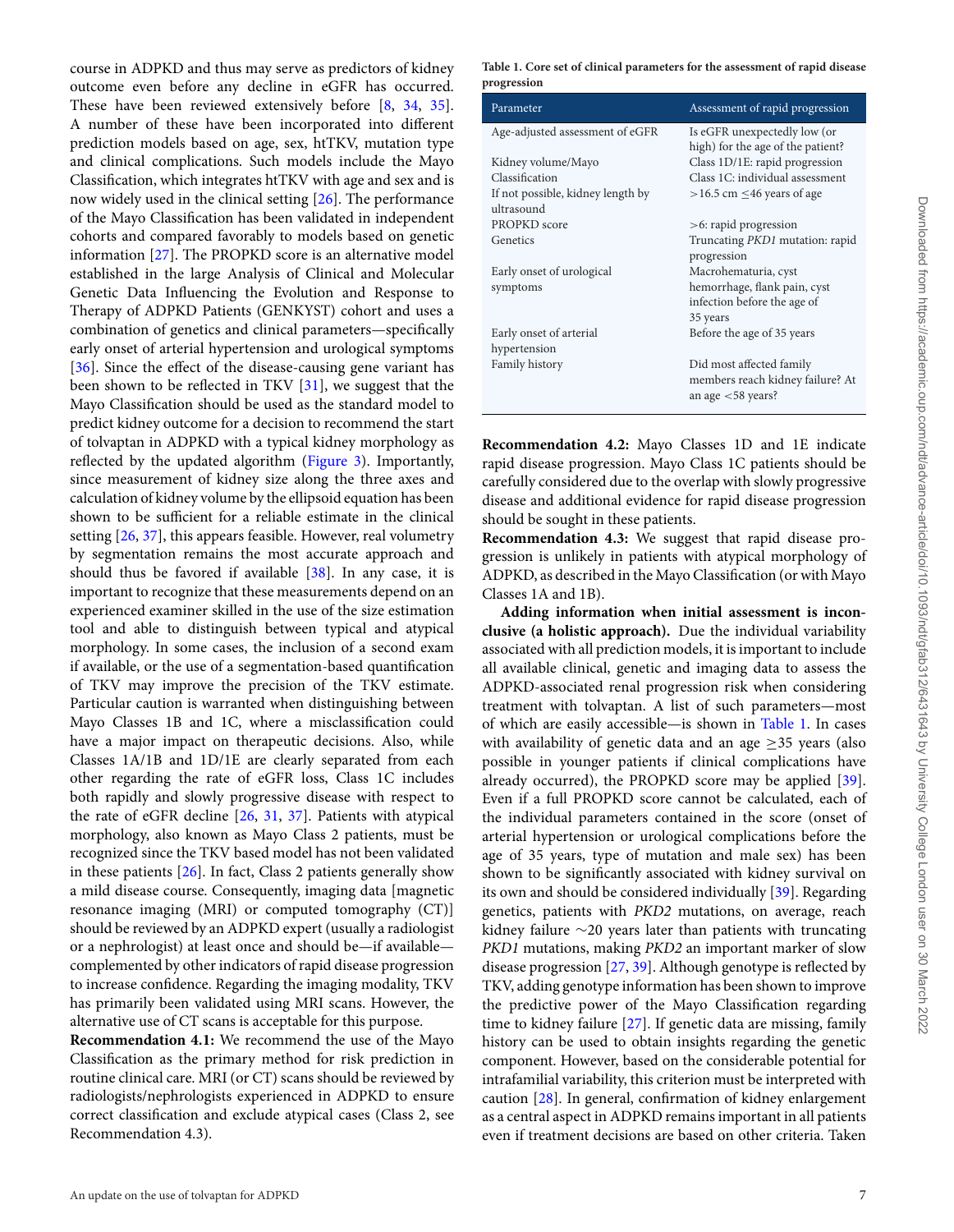together, a combination of all clinical, imaging and genetic information can assist the decision-making process and should be included in cases where historical eGFR decline and/or Mayo Classification are inconclusive.

Including all available information also helps to ascertain that eGFR decline is actually due to ADPKD and not explained by other causes. Comorbidities such as vascular disease, uncontrolled hypertension, diabetes mellitus as well as the presence of severe proteinuria  $(>1 \text{ g/day})$  point towards additional factors that can explain the rate of eGFR decline. As mentioned above, imaging of the kidneys (preferably by MRI) should be performed in all patients and the resulting Mayo Class is especially helpful in these cases. Also, serial measurements of TKV have previously been proposed as a method to assess progression. An increase in TKV  $\geq$ 5% per year was also included as a marker indicating rapid disease progression in the original ERA position statement. However, such an approach would require at least three serial MRI or CT scans that are usually not available in clinical practice [\[22\]](#page-13-19). Furthermore, variance of volume determination between different timepoints is a concern. In routine clinical care and in contrast to clinical trials averaging measurements from large cohorts—the involvement of different scanners, protocols and radiologists add to this variability. Furthermore, cysts may rupture, which makes the use of serial volumetry to assess the rate of disease progression impossible. While these factors may indeed influence the results of single measurements that are used for the Mayo Classification, their impact is much larger regarding small relative changes over time. Thus the assessment of progression by consecutive estimates of TKV is not generally recommended. We suggest using a one-time MRI-based volume determination evaluated using the Mayo Classification. Measurement of kidney length by ultrasound is an alternative to MRI and may theoretically be used by experienced examiners in individuals up to 46 years of age [\[40\]](#page-14-0). However, we suggest using this criterion only in patients with typical ADPKD and to take into account that it may underestimate the risk of progression (especially in young patients with short stature). We therefore do not include this approach in the updated algorithm [\(Figure 3\)](#page-5-0), given the lack of an age-adjusted ultrasound-based approach and the greater precision as well as validation of MRI-based (or alternatively CT scan) TKV estimates in relation to prognosis [\[41\]](#page-14-1).

**Recommendation 5.1:**When the initial assessment whether or not to treat with tolvaptan is inconclusive, we recommend that a full clinical picture should be obtained to allow for optimal counseling and decision-making.

**Recommendation 5.2:** In this regard, we suggest that the PROPKD score should be used in cases in which the eGFR and/or Mayo Classification estimates are inconclusive or contradictory. A score  $>6$  is an indicator of rapid disease progression.

**Recommendation 5.3:** We recommend not to use TKV changes over time as a marker of progression in individual patients.

If alternative explanations for eGFR loss are likely (e.g. vascular disease, diabetic nephropathy), initiation of treatment should be reconsidered even in the presence of rapid eGFR decline. The following indicators point towards potential alternative explanations: proteinuria  $\geq 1$  g/day, signs of vascular disease (e.g. coronary heart disease, stroke), uncontrolled severe arterial hypertension and diabetes mellitus. In these cases, additional information [including MRI (CT) imaging if not performed before] should be acquired to ensure ADPKD as the primary reason for eGFR loss (see also [Table 1\)](#page-6-0): Mayo Class 1C–1E, PROPKD score >6, early hypertension/urological manifestations, truncating *PKD1* mutation, family history (onset of RRT at  $<60$  years in two or more first-line family members)?

Mayo Class 1C can be found in individuals without rapid disease progression. Consequently, we recommend obtaining additional information in these patients to confirm the prediction (e.g. observe patients to see whether they actually lose eGFR compatible with rapid disease progression) and/or obtain additional arguments for an initiation of treatment, such as (see also [Table 1\)](#page-6-0) a PROPKD score >6, early hypertension/urological manifestations, truncating *PKD1* mutation, family history (onset of RRT at <60 years of age in two or more first-line family members).

**Recommendation 6:** We suggest using a hierarchical decision algorithm to assess whether ADPKD patients are rapid progressors or likely rapid progressors and accordingly may qualify for treatment.

#### **Applying the algorithm in the real-life setting**

The proposed algorithm was applied to a cohort of 878 ADPKD patients managed by the Expertise Center for Polycystic Kidney Diseases at the University Medical Center Groningen, Groningen, The Netherlands to assess the proportion of patients qualifying for tolvaptan treatment [\(Table 2\)](#page-8-0). A total of 415 (47%) were excluded from treatment due to an eGFR  $\langle$  <25 mL/min/1.73 m<sup>2</sup> or an age >55 years. Of the remaining 463 patients, 248 (53.6%) were eligible for treatment based on documented rapid disease progression (19.7%) or predicted rapid disease progression (33.9%). Of the 215 (48.4%) who did not qualify for treatment, 11.0% revealed documented slowly progressive disease and 17.1% had an eGFR that was too high for their age, while 18.4% showed other evidence predicting slowly progressive disease.

Nearly all patients with Mayo Class 1E would qualify for treatment, while by far the majority of subjects with Mayo Class 1B and approximately half of the subjects with Mayo Class 1C would not. Patients with an indication for treatment are also enriched for the presence of a *PKD1* truncating mutation, albeit slightly less clear than for Mayo Class 1E and 1D. Patients with an indication for treatment according to the algorithm had an average annual rate of eGFR decline of 4.12 mL/min/1.73 m<sup>2</sup> versus 2.12 mL/min/ 1.73  $m<sup>2</sup>$  with no indication for treatment [\(Table 3\)](#page-9-0). Obviously all possible progression criteria harbor a potential risk for misclassification, explaining the lack of complete concordance between eGFR decline and Mayo Class. Nonetheless, eGFR loss is downstream to TKV in the pathogenesis of ADPKD (see [Figure 2\)](#page-4-0) and as such shows the true velocity of disease progression, while TKV/Mayo Class predicts disease progression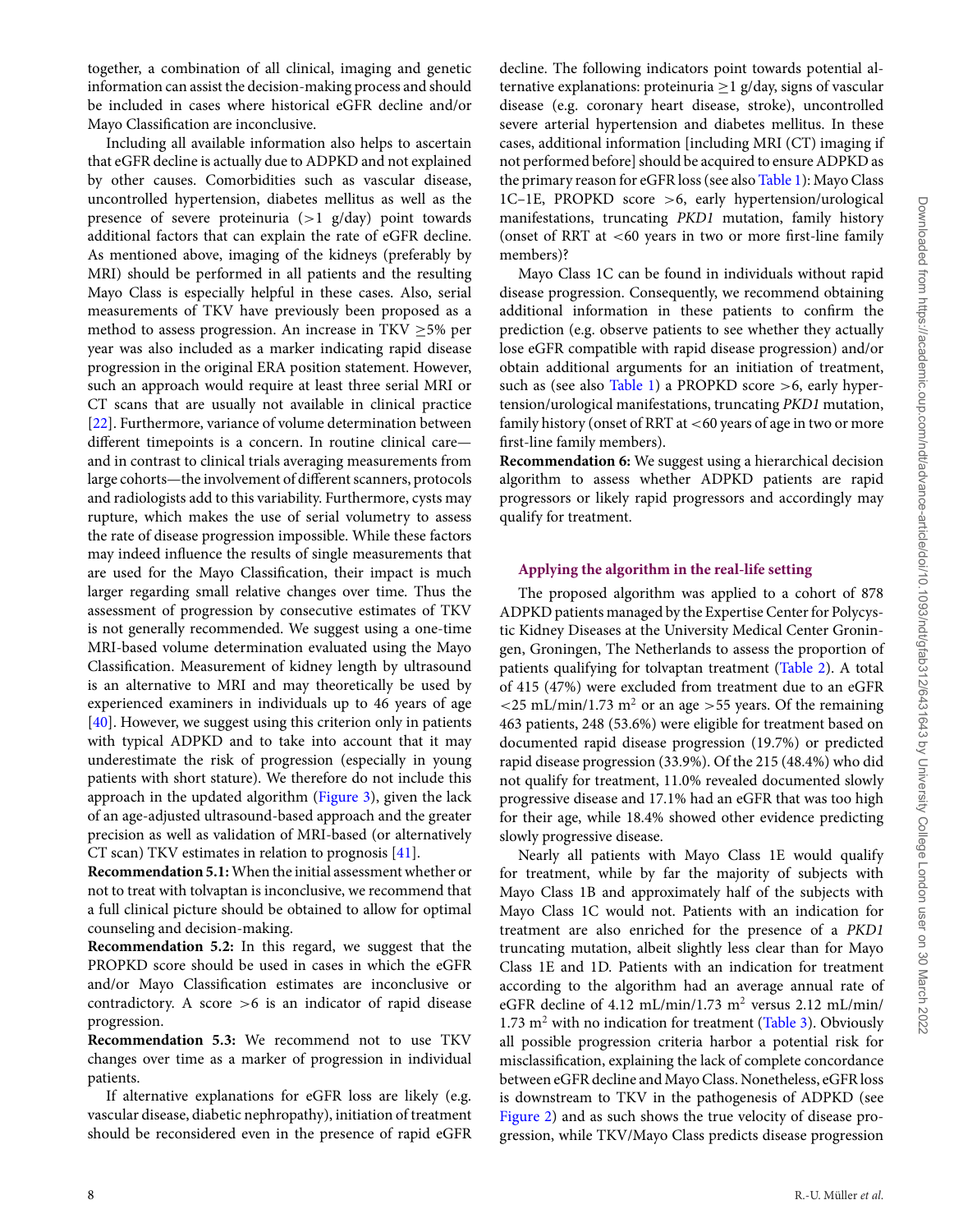| the construction of the contract of the contract of the contract of the contract of the contract of the contract of the contract of the contract of the contract of the contract of the contract of the contract of the contr |                 | eGFR or age outside indication                           |                                           | Indication for treatment        |                                            |                                                | No treatment                      |                                          |
|-------------------------------------------------------------------------------------------------------------------------------------------------------------------------------------------------------------------------------|-----------------|----------------------------------------------------------|-------------------------------------------|---------------------------------|--------------------------------------------|------------------------------------------------|-----------------------------------|------------------------------------------|
|                                                                                                                                                                                                                               |                 |                                                          |                                           |                                 |                                            |                                                |                                   |                                          |
| Characteristics                                                                                                                                                                                                               | All $(N = 878)$ | $(<25$ mL/min/1.73<br>$m2$ ( $n = 196$ )<br>eGFR too low | Age too high $(255$<br>years) $(n = 219)$ | Rapid progression<br>$(n = 91)$ | Likely rapid<br>progression<br>$(n = 157)$ | eGFR indexed<br>high $(n = 79)$<br>for age too | progression<br>$(n = 51)$<br>Slow | progression<br>Likely slow<br>$(n = 85)$ |
| Female, n (%)                                                                                                                                                                                                                 | 507 (57.7)      | 89 (45.4)                                                | 128(58.4)                                 | 49 (52.7)                       | 91 (58.0)                                  | 53 (67.1)                                      | 35 (66.0)                         | 64 (75.3)                                |
| Age (years), mean $\pm$ SD                                                                                                                                                                                                    | $49.9 \pm 11.1$ | $54.2 \pm 9.32$                                          | $61.4 \pm 5.17$                           | 44.7 ± 7.25                     | $40.0 \pm 8.89$                            | $48.7 \pm 4.32$                                | $44.3 \pm 6.10$                   | $41.2 \pm 9.69$                          |
| eGFR $(mL/min/1.73 m2)$ ,<br>$mean \pm SD$                                                                                                                                                                                    | $50.5 \pm 28.8$ | $16.4 \pm 5.13$                                          | $47.9 \pm 17.4$                           | $48.5 \pm 17.7$                 | $62.2 \pm 28.6$                            | $83.4 \pm 16.5$                                | $62.2 \pm 19.2$                   | $75.5 \pm 29.5$                          |
| htTKV (mL/m), median<br>CKD stage, n (%)<br>(IOR)                                                                                                                                                                             | 920 (571-1422)  | 1313 (963-1855)                                          | 837 (546–1351)                            | 948 (699-1552)                  | 1062 (740-1538)                            | 580 (374-936)                                  | 647 (430-968)                     | 430 (326–639)                            |
|                                                                                                                                                                                                                               | 91 (10.4)       | 0(0.0)                                                   | 8(3.7)                                    | (0.0)                           | 33 (21.0)                                  | 22(27.8)                                       | 0(0.0)                            | 28 (32.9)                                |
| $\mathcal{L}$                                                                                                                                                                                                                 | 207 (23.6)      | 0(0.0)                                                   | 43 (19.6)                                 | 25 (26.9)                       | 28 (17.8)                                  | 57 (72.2)                                      | 32(60.4)                          | 24 (28.2)                                |
|                                                                                                                                                                                                                               | 144 (16.4)      | $0(0.0)$                                                 | 55 (25.1)                                 | 22(23.7)                        | 39 (24.8)                                  | 0(0.0)                                         | 9(17.0)                           | 19(22.4)                                 |
| $3a$                                                                                                                                                                                                                          | 172 (19.6)      | 0(0.0)                                                   | 81 (37.0)                                 | 30(32.3)                        | 45 (28.7)                                  | 0(0.0)                                         | 8(15.1)                           | 10(11.8)                                 |
| $\overline{\phantom{a}}$                                                                                                                                                                                                      | 212 (24.1)      | 144 (73.5)                                               | 32 (14.6)                                 | 16 (17.2)                       | 12(7.6)                                    | 0(0.0)                                         | 4(7.5)                            | $4(4.7)$                                 |
|                                                                                                                                                                                                                               | 52 (5.9)        | 52 (26.5)                                                | 0(0.0)                                    | (0.0)                           | (0.0)                                      | 0(0.0)                                         | (0.0)                             | (0.0)                                    |
| Mayo htTKV Class, n (%)                                                                                                                                                                                                       |                 |                                                          |                                           |                                 |                                            |                                                |                                   |                                          |
| $\mathbb{H}$                                                                                                                                                                                                                  | 116 (13.2)      | 33 (16.8)                                                | 1(0.5)                                    | 25 (26.9)                       | 51 (32.5)                                  | 2(2.5)                                         | 4(7.5)                            | (0.0) 0                                  |
| $\Box$                                                                                                                                                                                                                        | 185 (21.1)      | 53 (27.0)                                                | 26 (11.9)                                 | 28 (30.1)                       | 59 (37.6)                                  | 10(12.7)                                       | 9(17.0)                           | (0.0)                                    |
| $\overline{\phantom{0}}$                                                                                                                                                                                                      | 271 (30.9)      | 73 (37.2)                                                | 64 (29.2)                                 | 26 (28.0)                       | 41 (26.1)                                  | 16(20.3)                                       | 19(35.8)                          | 32 (37.6)                                |
| $\Box$                                                                                                                                                                                                                        | 151 (17.2)      | 11(5.6)                                                  | 59 (26.9)                                 | 9(9.7)                          | (0.0)                                      | 22 (27.8)                                      | 11 (20.8)                         | 39(45.9)                                 |
| $\Delta$                                                                                                                                                                                                                      | 36(4.1)         | 1(0.5)                                                   | 18(8.2)                                   | 0(0.0)                          | $0\ (0.0)$                                 | 8(10.1)                                        | 4(7.5)                            | 5(5.9)                                   |
|                                                                                                                                                                                                                               | 25(2.8)         | 4(2.0)                                                   | 14(6.4)                                   | (0.0)                           | $0\ (0.0)$                                 | 2(2.5)                                         | 1(1.9)                            | $4(4.7)$                                 |
| Missing                                                                                                                                                                                                                       | 94 (10.7)       | 21 (10.7)                                                | 37(16.9)                                  | 5(5.4)                          | 6(3.8)                                     | 19 (24.1)                                      | 5(9.4)                            | 5(5.9)                                   |
| PKD mutation, $n$ (%)                                                                                                                                                                                                         |                 |                                                          |                                           |                                 |                                            |                                                |                                   |                                          |
| PKD1 truncating                                                                                                                                                                                                               | 345 (39.3)      | 86 (43.9)                                                | 38 (17.4)                                 | 54 (58.1)                       | 106(67.5)                                  | 22 (27.8)                                      | 23(43.4)                          | 16 (18.8)                                |
| PKD <sub>1</sub>                                                                                                                                                                                                              | 200 (22.8)      | 47(24.0)                                                 | 46 (21.0)                                 | 25 (26.9)                       | 21 (13.4)                                  | 17(21.5)                                       | 14 (26.4)                         | 30(35.3)                                 |
| Non-truncating , $n$ (%)                                                                                                                                                                                                      |                 |                                                          |                                           |                                 |                                            |                                                |                                   |                                          |
| PKD <sub>2</sub>                                                                                                                                                                                                              | 174 (19.9)      | 27(13.8)                                                 | 73(33.3)                                  | 7(7.5)                          | 5(3.2)                                     | 23 (29.1)                                      | 6(11.3)                           | 4(4.7)                                   |
| PKD I unknown <sup>a</sup>                                                                                                                                                                                                    | 11(1.3)         | 3(1.5)                                                   | 12(5.5)                                   | 0(0.0)                          | 2(1.3)                                     | 1(1.3)                                         | 1(1.9)                            | (0.0)                                    |
| Other (e.g. GANAB)                                                                                                                                                                                                            | 2(0.2)          | (0.0)                                                    | 2(0.9)                                    | (0.0) 0                         | $0\ (0.0)$                                 | $1\,(1.3)$                                     | 0(0.0)                            | $1\,(1.2)$                               |
| No mutation detected                                                                                                                                                                                                          | 38(4.3)         | 5(2.6)                                                   | 18(8.2)                                   | 0(0.0)                          | 3(1.9)                                     | 3(3.8)                                         | 5(9.4)                            | 4(4.7)                                   |
| Missing                                                                                                                                                                                                                       | 108 (12.3)      | 28 (14.2)                                                | 30(13.7)                                  | 7(7.5)                          | 20(12.7)                                   | 12(15.2)                                       | 4(7.6)                            | 11 (13.0)                                |
|                                                                                                                                                                                                                               |                 |                                                          |                                           |                                 |                                            |                                                |                                   |                                          |

me in the undated flowchart Table 2. Baseline characteristics of adult ADPKD patients from the UMCG overall (N = 878) and according to outcome in the updated flowchart  $\frac{1}{2}$ ś د سنة السب Table 2. Baseline characteristics of adult ADPKD patients from the UMCG overall  $(N = 878)$  and a

<span id="page-8-0"></span> $^{\rm a}$  Not possible to decide truncating/non-truncating. aNot possible to decide truncating/non-truncating.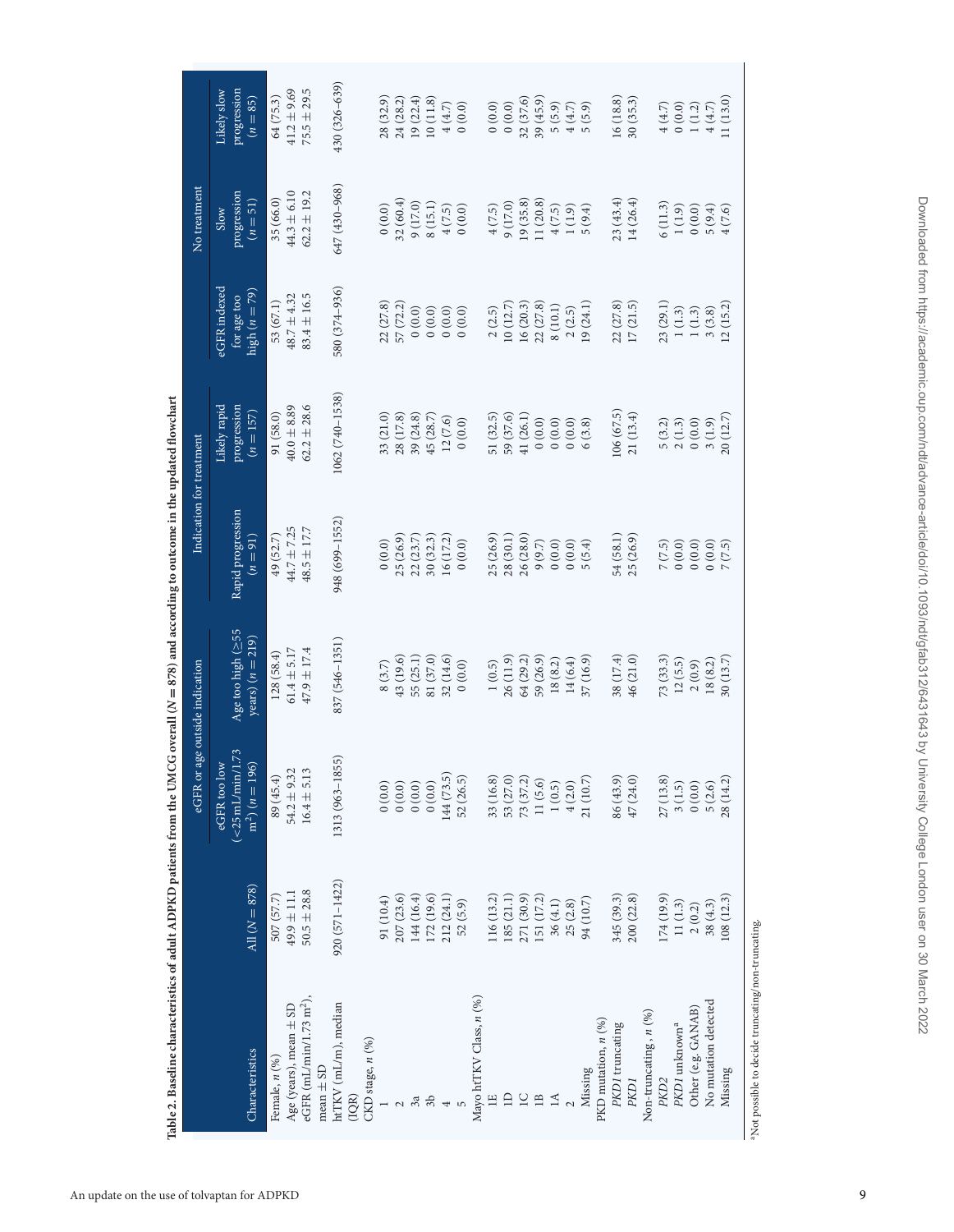<span id="page-9-0"></span>**Table 3. Annual change in eGFR of adult ADPKD patients from the UMCG overall (***<sup>N</sup>* **<sup>=</sup> 878) and according to outcome in the updated flowchart**

|                                                                 |                  |                                                                                         | eGFR or age outside indication<br>Indication for treatment |                                  | No treatment                               |                                                |                                 |                                          |
|-----------------------------------------------------------------|------------------|-----------------------------------------------------------------------------------------|------------------------------------------------------------|----------------------------------|--------------------------------------------|------------------------------------------------|---------------------------------|------------------------------------------|
| Characteristics                                                 | All $(N = 878)$  | eGFR too low<br>$\left( < 25 \,\mathrm{mL/min} / 1.73 \right)$<br>$m^2$ ) ( $n = 196$ ) | Age too high<br>$($ >55 years)<br>$(n = 219)$              | Rapid<br>progression<br>$(n=91)$ | Likely rapid<br>progression<br>$(n = 157)$ | eGFR indexed<br>for age too<br>high $(n = 79)$ | Slow<br>progression<br>$(n=51)$ | Likely slow<br>progression<br>$(n = 85)$ |
| Period of historical<br>measurements (years),<br>mean $\pm$ SD  | $4.15 \pm 3.10$  | $4.43 \pm 3.25$                                                                         | $4.00 \pm 2.86$                                            | $6.70 \pm 3.08$                  | $2.65 + 2.24$                              | $4.09 \pm 3.29$                                | $6.45 \pm 2.72$                 | $2.61 \pm 1.90$                          |
| Number of measurements.<br>median (IQR)                         | $8(5-19)$        | $18(7-21)$                                                                              | $7(5-19)$                                                  | $18(7-21)$                       | $6(3-17)$                                  | $6(4-7)$                                       | $7(6-20)$                       | $5(3-16)$                                |
| Annual change in eGFR<br>$(mL/min/1.73 m2)$ , mean $\pm$<br>SD. | $-3.41 \pm 2.19$ | $-4.69 + 1.53$                                                                          |                                                            | $-2.76 + 1.44 - 4.96 + 1.31$     |                                            | $-3.64 + 1.90 -1.94 + 3.87$                    | $-1.80 + 1.06 -2.35 + 1.90$     |                                          |

or allows attributing eGFR loss to ADPKD. Taken together, as indicated above, a holistic approach is indeed required in all cases of doubt. Supplementary data, Figures S1 and S2 underline the group separation achieved using the age/eGFR thresholds of the algorithm based on individual patient data plotting age versus eGFR, with patients categorized according to rate of eGFR decline before presentation (Supplementary data, Figure S1) or Mayo htTKV Class (Supplementary data, Figure S2).

The findings show that, based on a cohort of APDKD patients followed at an expert center, ∼28% of all patient would qualify for treatment with tolvaptan using the proposed algorithm. Furthermore, the algorithm identified approximately half of the ADPKD patients with an age and eGFR within the range of the indication as having (likely) rapid disease progression, and these patients indeed have a rate of eGFR loss that is compatible with such qualification.

# **New parameters to simplify the assessment of rapid progression?**

Currently risk prediction in ADPKD mainly relies on TKV and is complemented by genetic information and clinical complications [\[42,](#page-14-2) [43\]](#page-14-3). Easily measurable blood or urine markers that provide reliable predictive information are lacking. So far, no studies have identified markers that are sufficiently validated for routine clinical use. Proposed biomarkers include serum levels of the soluble urokinase plasminogen activator receptor (suPAR) [\[44\]](#page-14-4) and copeptin [\[45\]](#page-14-5)—serving as a surrogate parameter for arginine vasopressin (AVP) levels—as well as urinary monocyte chemoattractant protein-1 [\[46\]](#page-14-6) and β2-microglobulin [\[47\]](#page-14-7). In general, blood-derived marker discovery is hampered by renal clearance, making serum levels dependent on GFR, which has been established for several of the candidates examined. ADPKD-associated proteinuria may complicate marker identification in urine due to the resulting contribution of serum-derived proteins to the peptides measured. In this regard, the quantification of microRNAs and proteins in urinary extracellular vesicles opens up an entirely new opportunity for biomarker discovery in kidney disease [\[48–](#page-14-8)[51\]](#page-14-9) and would also be applicable to ADPKD. In addition to biochemical markers, novel imagingbased predictors are actively being explored. MRIs are an extremely rich source of data that provide information on tissue composition beyond mere kidney volume. This source can be mined using novel approaches such as texture analyses or T2 mapping [\[52,](#page-14-10) [53\]](#page-14-11). In conclusion, despite promising first results, there are currently no newly established biomarkers that can be used on a routine basis to improve selection algorithms for targeted treatment.

**Recommendation 7:** We encourage further studies examining novel imaging and molecular biomarker candidates as easy to measure, inexpensive tools for risk prediction, but currently available evidence is not sufficient to support their use in clinical routine.

# **Monitoring of the response to tolvaptan and its therapeutic efficacy**

There are currently no validated markers that allow for monitoring or predicting the effect of tolvaptan on TKV or GFR in an individual patient on treatment. Effective blockade of the V2 receptor (the target of tolvaptan) may be assessed by measuring urine osmolality [\[54\]](#page-14-12). Lowering of urine osmolality and increased aquaresis/nocturia does indeed reflect adherence to treatment; however, there is insufficient evidence for this to be a marker of treatment efficacy and these parameters are also subject in tolvaptan-independent changes of fluid intake. A post hoc analysis of TEMPO 3:4 suggested that suppression of urine osmolality in morning spot urine samples <250 mOsmol/L was not associated with an added benefit [\[54\]](#page-14-12). However, patients with ADPKD show a baseline defect in concentrating urine [\[55\]](#page-14-13) and are often encouraged to drink more water. Consequently, in the individual patient, this does not allow the use of this threshold to predict the impact of tolvaptan on future GFR loss (see also section on 'Dose selection and titration of tolvaptan' below). The relative increase in serum copeptin levels associated with tolvaptan has been shown to predict outcome in patients on tolvaptan [\[45\]](#page-14-5). While this may suggest copeptin is a potential biomarker to monitor the response to tolvaptan and identify individuals that benefit most from this therapy, there are currently no sufficient data to recommend this for routine clinical practice. Changes in eGFR and TKV on tolvaptan treatment may be compared with trends in pretreatment data or with predictions based on the Mayo Classification, but the validity and sensitivity of such an approach has not been established and is likely to be hampered by individual fluctuations and non-linear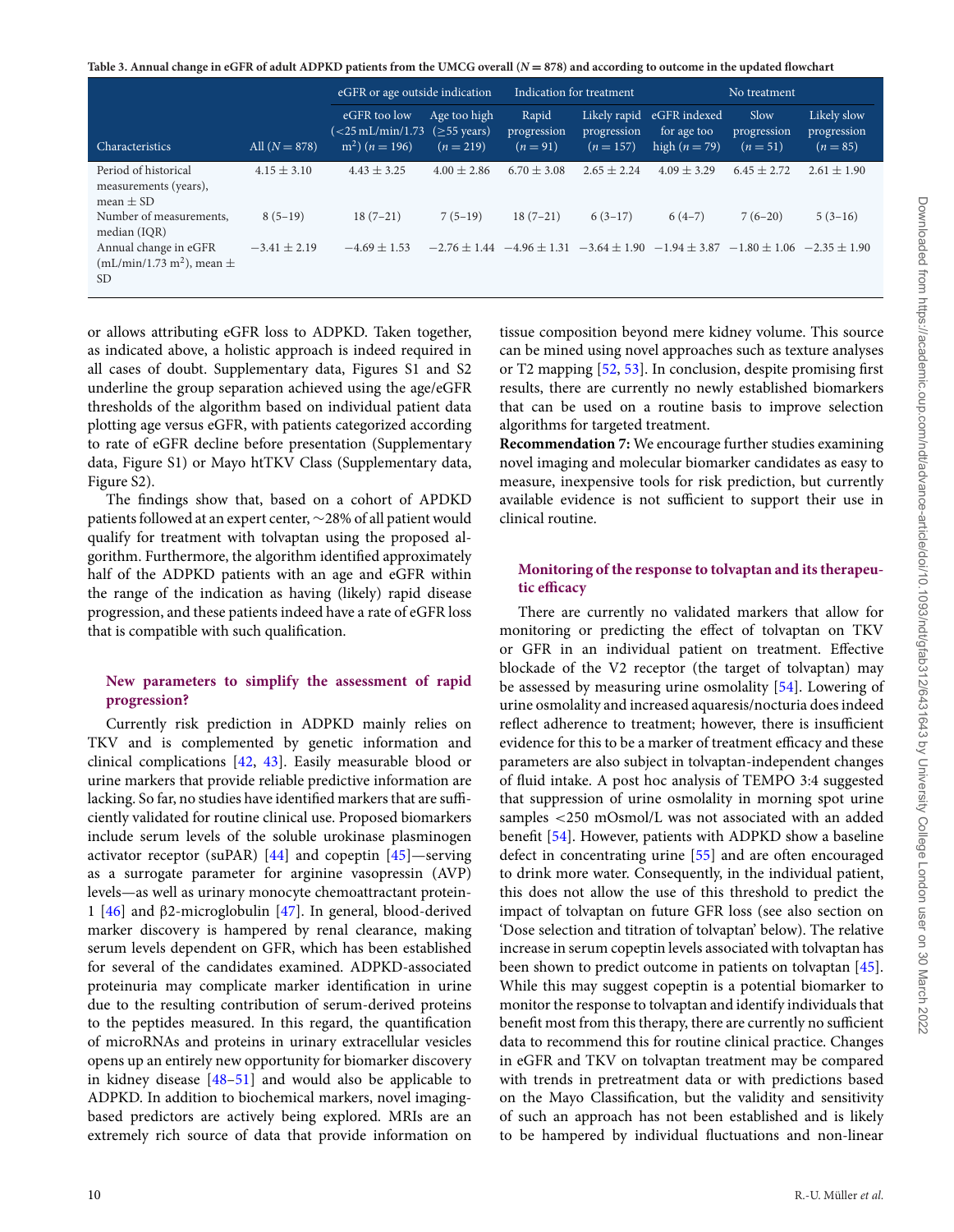courses of eGFR changes, lack of serial MRIs and variability in TKV estimates as previously discussed. Consequently, even though these approaches may be useful in large cohorts, they should not be used in individual patients [\[13,](#page-13-11) [14\]](#page-13-36). Thus we do not recommend monitoring treatment efficacy outside clinical trials. Nonetheless, considering the interest in characteristics that identify patients who will benefit from tolvaptan, future research in this field should be encouraged. Notably, in this regard, tolvaptan is no exception, since monitoring of direct treatment efficacy—e.g. regarding eGFR loss—in individual patients is not possible for the vast majority of available drugs, e.g. sodium–glucose cotransporter-2 inhibitors for diabetic nephropathy [\[56\]](#page-14-14). Nonetheless, determining urine volume, osmolality and body weight are helpful tools to monitor adherence to and the feasibility of tolvaptan therapy (see section on 'Management of side effects of tolvaptan' below). A more detailed discussion of potential markers to guide dose selection is provided in the section 'Dose selection and titration of tolvaptan'.

**Recommendation 8:** We suggest that monitoring tolvaptan treatment efficacy has currently limited value in individual patients in routine care.

#### **Dose selection and titration of tolvaptan**

Tolvaptan for ADPKD comes in three different dose regimens (45/15, 60/30, 90/30 mg), all to be taken twice daily, with the first dose taken early in the morning and the second dose 8 h later based on the pharmacokinetic profile of tolvaptan [\[57\]](#page-14-15). In the TEMPO 3:4 trial the drug was titrated weekly to a target dose of 90/30 mg based on pharmacokinetic data showing that suppression of urine osmolality <300 mOsmol/L was achieved in more subjects on higher doses, with 90/30 mg being the highest tolerated dose [\[57\]](#page-14-15). Since tolerability may be dose dependent, an initial titration was included allowing patients to slowly adjust to the effects of the drug or to continue at a lower dose depending on tolerability. Importantly, in TEMPO 3:4, 77% in the tolvaptan group completed the trial and 55% of these patients reached 90/30 mg. As previously described, urine osmolality likely reflects the degree of V2R blockade and has been discussed as a marker to guide dosing of tolvaptan based on the finding that as a group, a urine osmolality <250 mOsmol/L was not associated with greater benefit in a post hoc analysis of TEMPO 3:4 [\[54\]](#page-14-12). However, the minimum level of blockade required to provide treatment benefits in individual patients is not known. Furthermore, urine concentrating capacity is impaired in ADPKD, especially in later-stage patients [\[58\]](#page-14-16), which may result in a urine osmolality below serum osmolality even before starting tolvaptan.

Importantly, dosing by urine osmolality or by changes in urine osmolality after starting tolvaptan has not been validated in clinical trials. Efficacy has been proven in RCTs only if aiming for a daily dose of 90/30 mg, which was achieved in most patients in these trials. Furthermore, considering that, from a pharmacodynamic point of view, maximal and 24-h blockade of V2R should be attempted to also overcome the compensatory increase in vasopressin levels after starting tolvaptan, a maximal dose of 90/30 mg should be pursued

independent of spot urine osmolality measurements. In case of drug interactions, mainly due to indispensable, concomitant treatment with inhibitors or inducers of CYP3A, a tolvaptan dose adjustment may be required. While we do not recommend the determination of urine osmolality to guide dosing, it may be useful to assist in the assessment of treatment adherence. In cases in which titration to higher doses limits tolerability, suppressed urine osmolality may indicate V2R blockade already at lower doses. However, for these patients, treatment decisions will probably be guided by feasibility and quality of life rather than urine osmolality.

It is currently unknown if a specific titration regimen, e.g. weekly or monthly, is associated with better tolerability, dose maximization and/or adherence, although current package sizing (with 28 daily doses) favors a monthly rather than weekly schedule. We suggest that the specific titration scheme adopted should be determined based on patient and/or physician preferences as well as site-specific features of patient care, including the possibilities for and frequency of outpatient visits, taking into account that monthly liver function testing will need to be performed anyway.

**Recommendation 9.1:** We recommend tolvaptan treatment be started with a dose of 45 mg in the morning and 15 mg in the afternoon.

**Recommendation 9.2:** We recommend that a target dose of 90/30 mg/day should generally be aimed for in all patients unless this becomes intolerable or is contraindicated by drug interactions.

**Recommendation 9.3:** We suggest that titration to the target dose should be performed directly after initiation of treatment. Both a weekly and a monthly dose escalation scheme are appropriate.

#### **Management of side effects of tolvaptan**

Polyuria and the risk of hepatoxicity are the two most notable adverse effects of tolvaptan identified in all clinical trials of tolvaptan in ADPKD [\[10,](#page-13-8) [12,](#page-13-10) [59\]](#page-14-17). Polyuria is the natural consequence of V2R blockade and is to be expected in every patient on treatment. This is especially a problem in young patients with preserved kidney function. In laterstage disease—due to impaired urine concentrating capacity patients in general already have polyuria before treatment is started. Since tolvaptan leads to a maximally diluted urine, the reduced number of nephrons in later-stage disease will also lead to a lower 24-h urine volume on treatment when compared to early-stage disease. It was shown that in younger ADPKD patients with near-normal GFR, urine volume increases from 2 L in the untreated situation to 7 L on tolvaptan (an increase of 5 L), whereas in laterstage disease urine volume starts at 3 L in the untreated situation and increases to 5 L on tolvaptan, an increase of only 2 L  $[60]$ . This phenomenon is likely to be the reason why a greater number of younger subjects stop treatment [\[5\]](#page-13-3). This is indeed a relevant problem in clinical practice because, as reasoned above, starting treatment at a young age would yield the greatest absolute benefit with respect to delaying the onset of kidney failure. Carefully counselling younger patients and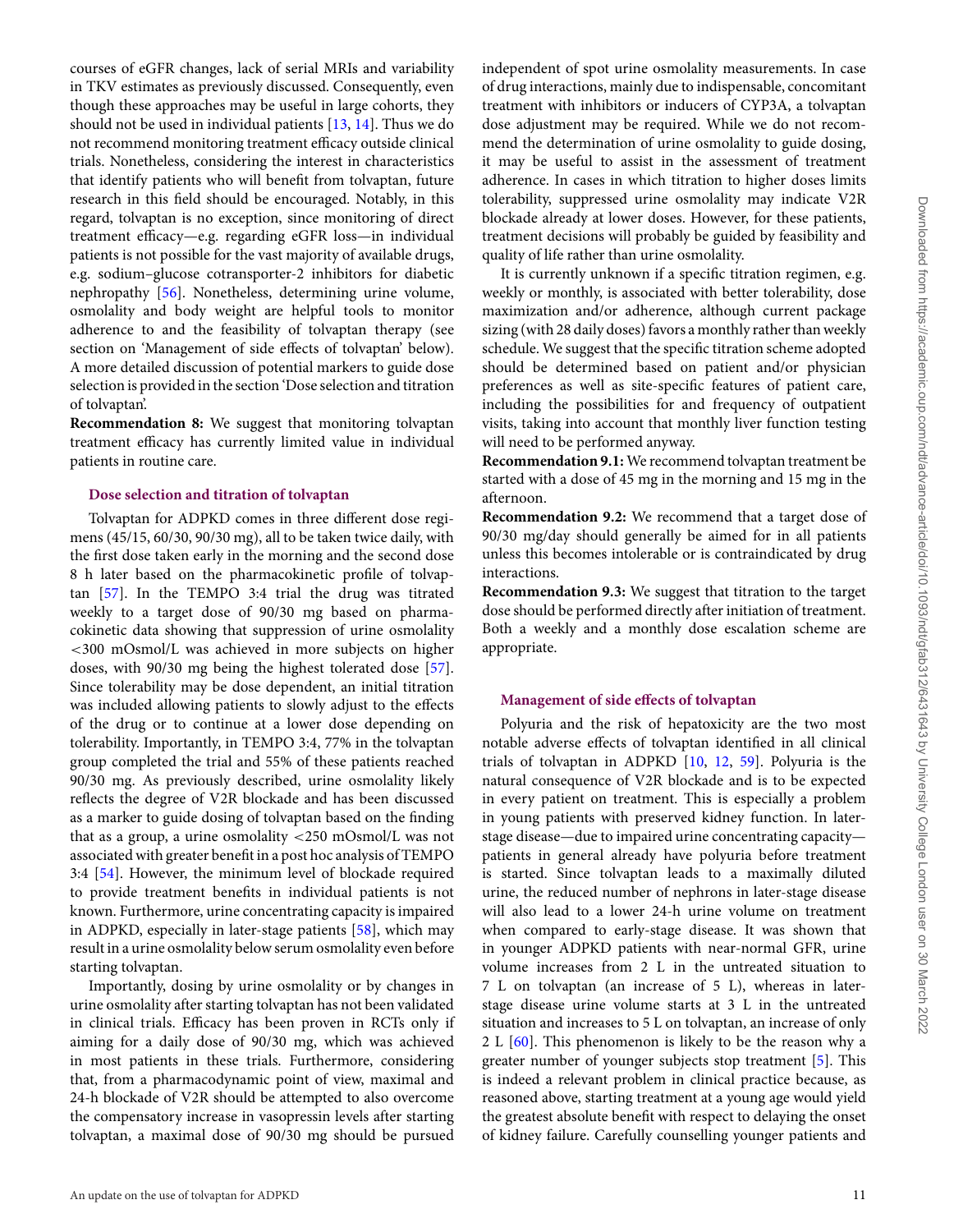providing practical suggestions on how to minimize problems with polyuria (see section 'Practical considerations regarding polyuria' below) and how to deal with polyuria in daily life are therefore essential.

Hepatotoxicity is rare and the underlying mechanism is still poorly understood [\[59\]](#page-14-17). An increase of transaminases more than 3-fold the upper limit of normal (ULN) is observed in ∼5% of patients in clinical trials and appears to be idiosyncratic. This increase is generally reversible following cessation of tolvaptan. Rare severe cases fulfilling the Hy law criteria, which implies a significant risk of acute liver failure, have been described and led to the introduction of a risk management plan and the requirement for blood testing of hepatic transaminases and bilirubin. Liver function tests are required prior to the initiation of treatment and monthly for 18 months and at 3-month intervals thereafter [\[59,](#page-14-17) [61\]](#page-14-19). This approach was based on the finding that nearly all cases of treatment-associated liver abnormalities in clinical trials occurred within the first 18 months and was included in the REPRISE trial, in which no more cases fulfilling Hy law criteria were detected [\[10\]](#page-13-8). A recent publication provides an updated and well-structured algorithm to guide the need for pausing or stopping tolvaptan depending on the pattern of liver function test abnormalities [\[2\]](#page-13-7). Besides monitoring liver enzymes, the risk management plan implemented by the EMA includes education of both prescribing physicians and patients, and the manufacturer of tolvaptan (Otsuka Pharmaceutical, Tokyo, Japan) has also issued information [\[62\]](#page-14-20).

Additional changes in serum electrolytes (e.g. a slight increase in sodium) and urate may be observed after starting tolvaptan. However, this rarely becomes clinically significant, although stopping tolvaptan should be considered in the rare cases of recurrent gout after initiation. In any case, both parameters—alongside body weight and serum creatinine/blood urea nitrogen (BUN)—provide information regarding water–salt balance and volume status in patients on tolvaptan.

**Recommendation 10.1:** We recommend discussing adverse effects and impacts on lifestyle with patients when considering starting tolvaptan. Treating physicians need to be aware of the adverse effects, contraindications and drug interactions of tolvaptan.

**Recommendation 10.2:** We recommend measuring liver function monthly during the first 18 months of treatment and every 3 months thereafter.

**Recommendation 10.3:** Patients showing signs of relevant liver toxicity upon exposure to tolvaptan should not be re-exposed. Alternative causes of liver damage should be excluded.

**Recommendation 10.4:** We recommend that plasma sodium levels as well as serum creatinine/BUN and body weight should be checked regularly in patients on tolvaptan.

### **Practical considerations regarding polyuria**

It is essential that patients are informed of polyuria as the most common adverse effect of tolvaptan before treatment initiation and that—unlike common side effects of most other

drugs—polyuria is expected in almost all cases due to the mode of action of tolvaptan. Urine volume reaches ∼5–8 L/day on average and patients should be informed that this volume increase results in the likely need to go the bathroom hourly during daytime and two to three times per night. Importantly, as explained above, the increase in urine volume is expected to be most pronounced in individuals with a higher GFR. Simple measures such as starting treatment on a weekend rather than on a working day or avoiding taking the second pill too late in the afternoon to prevent excessive nocturia may be helpful advice. In our experience, nocturia is indeed an issue that may limit tolerability. Nonetheless, tolvaptan has been surprisingly well-tolerated by the majority of patients, both in clinical trials and in real-life settings [\[5,](#page-13-3) [7\]](#page-13-4). If polyuria becomes a major issue that may limit drug adherence, additional measures may be recommended. Lowering dietary sodium intake may reduce urine output by reducing the amount of osmotically active solutes to be excreted [\[63\]](#page-14-21). Sodium intake can be assessed using repetitive 24-h urine collections in order to quantitate this problem and to increase patient adherence to dietary advice. In addition, lowering dietary sodium intake may have protective effects by improving blood pressure control and kidney outcome in ADPKD [\[64\]](#page-14-22). If nocturia remains a significant problem, decreasing the (second) dose may be an option; however, as previously discussed, dose reduction may affect treatment efficacy. The use of thiazide diuretics to reduce urinary output similar to their use in nephrogenic diabetes insipidus has been discussed in a recent case report [\[65\]](#page-14-23). However, published experiences regarding the combination of diuretics and tolvaptan are limited [\[66\]](#page-14-24). Hence additional studies are required, considering that in the clinical trials of tolvaptan for ADPKD, concomitant treatment with diuretics was discouraged because of theoretical concern for electrolyte disturbances and volume contraction. An additional point that needs to be discussed with all patients before initiating treatment is the advice that tolvaptan has to be stopped in situations that are associated with a risk of dehydration, e.g. diarrhea, vomiting or limited access to water. Furthermore, ADPKD patients can—in addition to counselling by their nephrologists—access information on practical aspects regarding tolvaptan provided by (inter)national patient organizations, which is freely offered through brochures, symposia and social media groups.

**Recommendation 11.1:** Polyuria and its practical consequences should be addressed specifically with all patients before starting tolvaptan.

**Recommendation 11.2:** Counseling should be provided to patients starting tolvaptan regarding measures that can decrease polyuria, with a focus on reducing sodium intake.

**Recommendation 11.3:** Potential situations in which tolvaptan should be temporarily stopped due to the risk of dehydration should be discussed with all patients before initiation.

# **Increasing fluid intake as an alternative to tolvaptan treatment?**

Increased fluid intake is one of the supportive measures commonly recommended to ADPKD patients based on its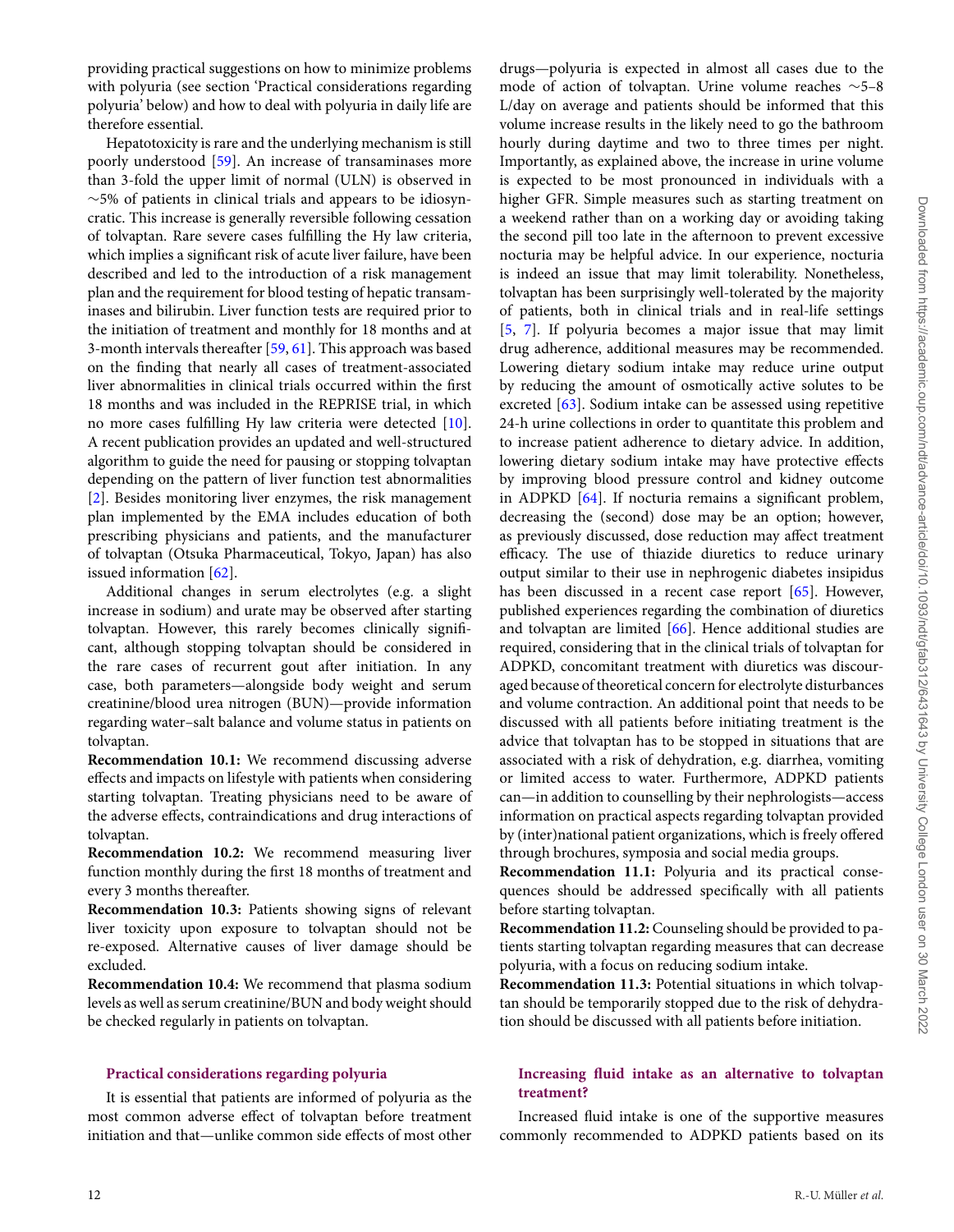suppression of vasopressin secretion and the consequent potential to ameliorate the rate of disease progression [\[67](#page-14-25)[–69\]](#page-14-26). It is important to note that this specifically refers to water intake since other fluids, like sodas, come at added health risks when consumed in large volumes. Compared with the impact of increased fluid intake, tolvaptan treatment leads to a strong increase of vasopressin levels (AVP) [\[45\]](#page-14-5). While V2R signaling in tubular epithelial cells is blocked by tolvaptan, the increase in AVP may have an impact on other vasopressin receptor subtypes, e.g. V1a receptors in the renal vasculature [\[70\]](#page-14-27). An ongoing multicenter randomized clinical trial is currently investigating the effect of increased fluid intake in ADPKD on TKV, vasopressin activity and eGFR [\[71\]](#page-14-28); however, to date there are no data available showing a benefit of this approach, and a tolvaptan group was not included in the cited study for comparison. Importantly, all participants in TEMPO 3:4 were advised to increase fluid intake and this advice was indeed followed by the placebo patients, as evidenced by a significant decrease in urine osmolality [\[54\]](#page-14-12). Despite this, tolvaptan was superior in reducing a TKV increase and eGFR decline, as described above. When comparing the potential benefit of increased fluid intake with tolvaptan treatment, it should be considered that the twicedaily dosing strategy and pharmacokinetic profile of tolvaptan results in efficient, 24-h V2R blockade [\[57,](#page-14-15) [72\]](#page-14-29). This is likely difficult to replicate by lowering vasopressin levels through high fluid intake, especially at night. Also, excessive fluid intake involves a risk of hyponatremia, which may increase as the capacity for urine dilution is reduced upon a loss of kidney function [\[73\]](#page-14-30). Thus, while ample fluid intake remains an important supportive measure, there is currently no evidence supporting its use as an equally effective alternative to tolvaptan.

**Recommendation 12:** We suggest that increased fluid intake should not be recommended as an alternative equal to tolvaptan. This notwithstanding, although formal evidence is lacking, it seems prudent to advise ADPKD patients not treated with a V2R blocker to adhere to a low-salt diet (3–5 g/day) and high water (3–4 L/day) intake to improve the rate of disease progression.

# **The need for expertise regarding the decision-making and counselling process**

According to the provisions set by the EMA, tolvaptan treatment must be initiated and monitored under the supervision of physicians with expertise in managing ADPKD and a full understanding of the risks of tolvaptan therapy, including hepatotoxicity and monitoring requirements. The proposed algorithm provides guidance to assist general nephrologists in the selection and management of ADPKD patients on tolvaptan treatment. However, it is advisable that small centers with only a few ADPKD patients who are potentially eligible for tolvaptan treatment take the opportunity to consult an experienced center regarding the selection of individual patients, including evaluation of MRIs, patient counseling and the management of side effects. This algorithm aims to provide an evidence-based medical guidance consensus. Prescribing

physicians should also be aware of national reimbursement criteria that may differ from the updated algorithm.

**Recommendation 13:** We suggest that the initial treatment decision and patient counseling regarding this treatment option should be performed by a nephrologist experienced in the use of tolvaptan for ADPKD.

# **CONCLUSION**

Since its approval for ADPKD by the EMA in 2015, tolvaptan has become an important component in the management of ADPKD patients. Based on the EMA ruling, patient selection for this treatment was perceived as a challenge by many nephrologists, leading to the issue of the first ERA position statement in 2016 to provide practical guidance for tolvaptan prescribing in clinical care. Since then, the REPRISE trial has provided additional evidence and allows for the extension of tolvaptan to later-stage ADPKD patients. This fact, as well as the increased clinical experience in real-world settings, are the basis for these updated recommendations and the modified selection algorithm. Finally, it is likely that the selection algorithm will be applicable to other emerging treatments besides tolvaptan in coming years.

# **SUPPLEMENTARY DATA**

Supplementary data are available at *[ndt](https://academic.oup.com/ndt/article-lookup/doi/10.1093/ndt/gfab312#supplementary-data)* online.

# **ACKNOWLEDGEMENTS**

This article was prepared on behalf of the WGIKD, which is an official body of the ERA and the Working Group on Autosomal Dominant Disorders of the ERKNet by members of these parties (WGIKD: G.C., E.C.-L.G., A.v.E., E.J.H., N.K., R.-U.M., T.N., J.S., A.S. and S.B.W.; ERKNet: O.D., D.M. and F.S.) in cooperation with a number of external experts in the field of ADPKD (H.B., R.G., A.L.M., Y.L.M., A.O. and R.T.) and PKDInternational (P.G., T.H. and U.K.). ERKNet is cofunded by the European Union within the framework of the Third Health Programme 'ERN-2016–Framework Partnership Agreement 2017–2021'. R.-U.M. is supported by the German Research Foundation and the PKD Foundation.

### **CONFLICT OF INTEREST STATEMENT**

Department 2 of Internal Medicine received grants from Otsuka (manufacturer of tolvaptan) and Thermo Fisher Scientific (manufacturer of assays to determine copeptin). R.-U.M. received remuneration as an advisor and lecturer from the same companies. R.T.G. was a member of the Steering Committee of the TEMPO 3:4 and REPRISE trials and received grants and/or remuneration from Otsuka, Ipsen, Sanofi-Genzyme and Galapagos (manufacturers of tolvaptan, lanreotide, venglustat and GLP2737, respectively, agents used or in development as disease-modifying agents in ADPKD). R.T. was a member of the Independent Data Monitoring Committee for the TEMPO 3:4 study and received grants and/or remuneration from Otsuka, Ipsen, Sanofi-Genzyme, Galapagos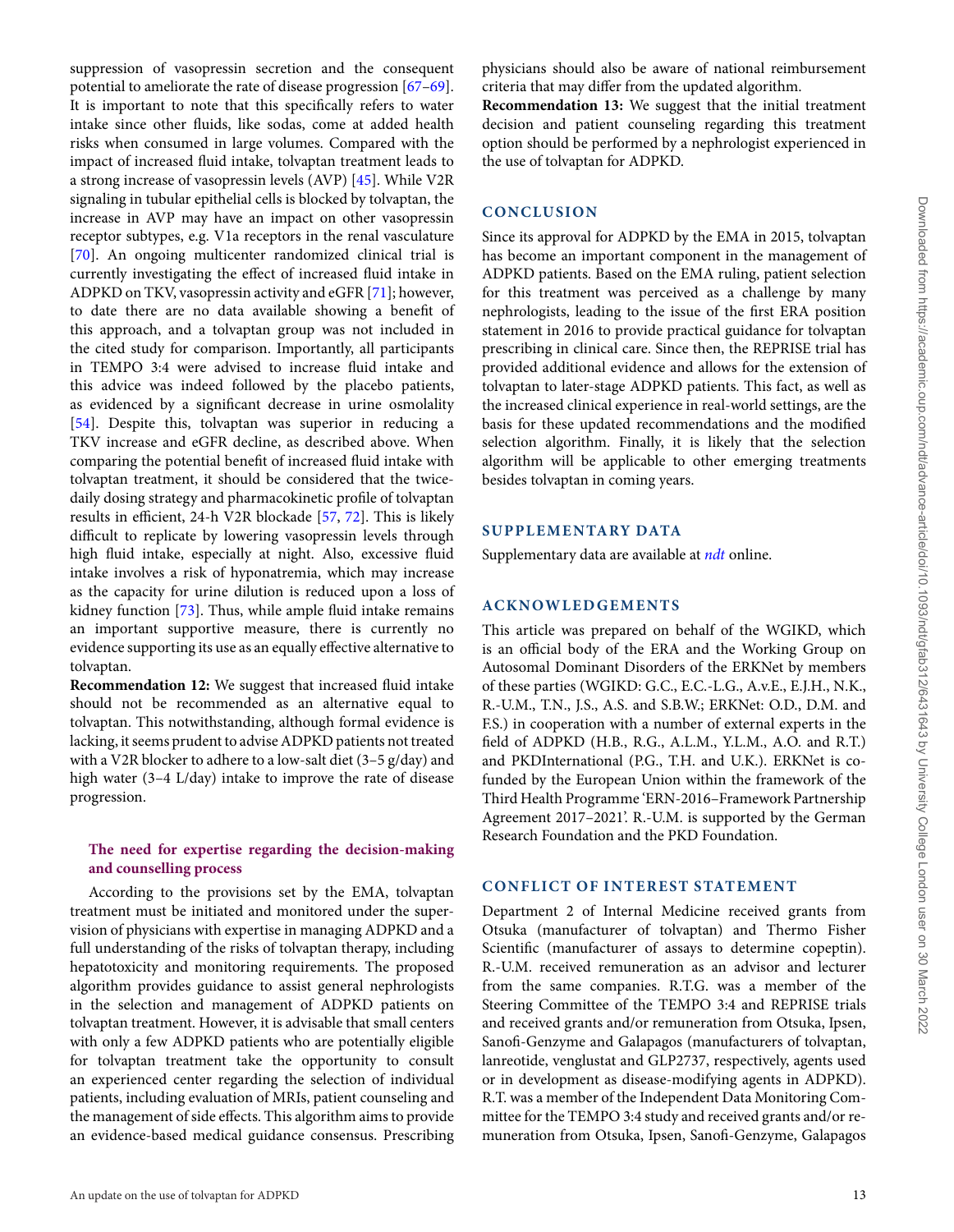and Reata (manufacturers of tolvaptan, lanreotide, venglustat, GLP2737 and bardoxolone, respectively, agents used or in development as disease-modifying agents in ADPKD). D.M. reports research grants and/or remunerations paid to her institutions (KU Leuven/UZleuven) from Otsuka, Galapagos and Sanofi-Genzyme. F.S. is the chair of the pediatric tolvaptan trial program and has received remunerations from Otsuka for this and other consulting activities. A.C.M.O. reports having received grants and/or consultancy fees from Otsuka, ONO, Sanofi-Genzyme, Galapagos and Mironid, companies working in the field of ADPKD. All money is paid to his employing institution. H.B. reports speaker and/or consultancy remuneration from Otsuka and Galapagos (manufacturers of tolvaptan and GLP2737, respectively, agents used or in development as disease-modifying agents in ADPKD).

### **REFERENCES**

- <span id="page-13-0"></span>1. Müller R-U, Benzing T. Management of autosomal-dominant polycystic kidney disease—state-of-the-art. *Clin Kidney J* 2018; 11: i2–i13
- <span id="page-13-7"></span>2. Chebib FT, Perrone RD, Chapman AB *et al.* A practical guide for treatment of rapidly progressive ADPKD with tolvaptan. *J Am Soc Nephrol* 2018; 29: 2458–70
- <span id="page-13-1"></span>3. Ong ACM, Devuyst O, Knebelmann B, ERA-EDTA Working Group for Inherited Kidney Diseases. Autosomal dominant polycystic kidney disease: the changing face of clinical management. *Lancet* 2015; 385: 1993– 2002
- <span id="page-13-2"></span>4. Torres VE, Harris PC. Strategies targeting cAMP signaling in the treatment of polycystic kidney disease. *J Am Soc Nephrol* 2014; 25: 18–32
- <span id="page-13-3"></span>5. Devuyst O, Chapman AB, Shoaf SE *et al.* Tolerability of aquaretic-related symptoms following tolvaptan for autosomal dominant polycystic kidney disease: results from TEMPO 3:4. *Kidney Int Rep* 2017; 2: 1132–40
- 6. Perrone RD, Chapman AB, Oberdhan D *et al.* The NOCTURNE randomized trial comparing 2 tolvaptan formulations. *Kidney Int Rep* 2020; 5: 801–12
- <span id="page-13-4"></span>7. Anderegg MA, Dhayat NA, Sommer G *et al.* Quality of life in autosomal dominant polycystic kidney disease patients treated with tolvaptan. *Kidney Med* 2020; 2: 162–71
- <span id="page-13-5"></span>8. Gansevoort RT, Arici M, Benzing T *et al.* Recommendations for the use of tolvaptan in autosomal dominant polycystic kidney disease: a position statement on behalf of the ERA-EDTA Working Groups on Inherited Kidney Disorders and European Renal Best Practice. *Nephrol Dial Transplant* 2016; 31: 337–48
- <span id="page-13-6"></span>9. Wulfmeyer VC, Auber B, Haller H *et al.* Comparison of different selection strategies for tolvaptan eligibility among autosomal dominant polycystic kidney disease patients. *Am J Nephrol* 2019; 50: 281–90
- <span id="page-13-8"></span>10. Torres VE, Chapman AB, Devuyst O *et al.* Tolvaptan in later-stage autosomal dominant polycystic kidney disease. *N Engl J Med* 2017; 377: 1930–42
- <span id="page-13-9"></span>11. Ong ACM. Tolvaptan slows disease progression in late-stage ADPKD. *Nat Rev Nephrol* 2018; 14: 146–8
- <span id="page-13-10"></span>12. Torres VE, Chapman AB, Devuyst O *et al.* Tolvaptan in patients with autosomal dominant polycystic kidney disease. *N Engl J Med* 2012; 367: 2407–18
- <span id="page-13-11"></span>13. Lewis EJ, Hunsicker LG, Bain RP *et al.* The effect of angiotensinconverting-enzyme inhibition on diabetic nephropathy. The Collaborative Study Group. *N Engl J Med* 1993; 329: 1456–62
- <span id="page-13-36"></span>14. Lewis EJ, Hunsicker LG, Clarke WR *et al.* Renoprotective effect of the angiotensin-receptor antagonist irbesartan in patients with nephropathy due to type 2 diabetes. *N Engl J Med* 2001; 345: 851–60
- <span id="page-13-12"></span>15. Brenner BM, Cooper ME, de Zeeuw D *et al.* Effects of losartan on renal and cardiovascular outcomes in patients with type 2 diabetes and nephropathy. *N Engl J Med* 2001; 345: 861–9
- <span id="page-13-13"></span>16. Torres VE, Chapman AB, Devuyst O *et al.* Multicenter, open-label, extension trial to evaluate the long-term efficacy and safety of early versus delayed treatment with tolvaptan in autosomal dominant polycystic

kidney disease: the TEMPO 4:4 trial. *Nephrol Dial Transplant* 2017; 32: 1262

- <span id="page-13-14"></span>17. Edwards ME, Chebib FT, Irazabal MV *et al.* Long-term administration of tolvaptan in autosomal dominant polycystic kidney disease. *Clin J Am Soc Nephrol* 2018; 13: 1153–61
- <span id="page-13-15"></span>18. Casteleijn NF, Blais JD, Chapman AB *et al.* Tolvaptan and kidney pain in patients with autosomal dominant polycystic kidney disease: secondary analysis from a randomized controlled trial. *Am J Kidney Dis* 2017; 69: 210–19
- <span id="page-13-16"></span>19. Pei Y, Hwang Y-H, Conklin J *et al.* Imaging-based diagnosis of autosomal dominant polycystic kidney disease. *J Am Soc Nephrol* 2015; 26: 746–53
- <span id="page-13-17"></span>20. Cornec-Le Gall E, Alam A, Perrone RD. Autosomal dominant polycystic kidney disease. *Lancet* 2019; 393: 919–35
- <span id="page-13-18"></span>21. Spithoven EM, Kramer A, Meijer E *et al.* Renal replacement therapy for autosomal dominant polycystic kidney disease (ADPKD) in Europe: prevalence and survival—an analysis of data from the ERA-EDTA Registry. *Nephrol Dial Transplant* 2014; 4: iv15–25
- <span id="page-13-19"></span>22. Furlano M, Loscos I, Martí T *et al.* Autosomal dominant polycystic kidney disease: clinical assessment of rapid progression. *Am J Nephrol* 2018; 48: 308–17
- <span id="page-13-20"></span>23. Schaefer F, Mekahli D, Emma F *et al.* Tolvaptan use in children and adolescents with autosomal dominant polycystic kidney disease: rationale and design of a two-part, randomized, double-blind, placebo-controlled trial. *Eur J Pediatr* 2019; 178: 1013–21
- <span id="page-13-21"></span>24. Messchendorp AL, van Londen M, Taylor JM *et al.* Kidney function reserve capacity in early and later stage autosomal dominant polycystic kidney disease. *Clin J Am Soc Nephrol* 2018; 13: 1680–92
- <span id="page-13-22"></span>25. Levey AS, Stevens LA, Schmid CH *et al.* A new equation to estimate glomerular filtration rate. *Ann Intern Med* 2009; 150: 604–12
- <span id="page-13-23"></span>26. Irazabal MV, Rangel LJ, Bergstralh EJ *et al.* Imaging classification of autosomal dominant polycystic kidney disease: a simple model for selecting patients for clinical trials. *J Am Soc Nephrol* 2015; 26: 160–72
- <span id="page-13-24"></span>27. Lavu S, Vaughan LE, Senum SR *et al.* The value of genotypic and imaging information to predict functional and structural outcomes in ADPKD. *JCI Insight* 2020; 5: e138724
- <span id="page-13-25"></span>28. Lanktree MB, Guiard E, Li W *et al.* Intrafamilial variability of ADPKD. *Kidney Int Rep* 2019; 4: 995–1003
- <span id="page-13-26"></span>29. Brosnahan GM, Abebe KZ, Moore CG *et al.* Patterns of kidney function decline in autosomal dominant polycystic kidney disease: a post hoc analysis from the HALT-PKD trials. *Am J Kidney Dis* 2018; 71: 666–76
- <span id="page-13-27"></span>30. Neagu M, Coca D, Ong ACM. Linear and nonlinear estimated GFR slopes in ADPKD patients reaching ESRD. *Am J Kidney Dis* 2018; 71: 912–13
- <span id="page-13-28"></span>31. Yu ASL, Shen C, Landsittel DP *et al.* Long-term trajectory of kidney function in autosomal-dominant polycystic kidney disease. *Kidney Int* 2019; 95: 1253–61
- 32. Yamaguchi T, Higashihara E, Okegawa T *et al.* Optimal equation for estimation of glomerular filtration rate in autosomal dominant polycystic kidney disease: influence of tolvaptan. *Clin Exp Nephrol* 2018; 22: 1213–23
- <span id="page-13-29"></span>33. Shen C, Landsittel D, Irazabal MV *et al.* Performance of the CKD-EPI equation to estimate GFR in a longitudinal study of autosomal dominant polycystic kidney disease. *Am J Kidney Dis* 2017; 69: 482–4
- <span id="page-13-30"></span>34. Müller R-U, Haas CS, Sayer JA. Practical approaches to the management of autosomal dominant polycystic kidney disease patients in the era of tolvaptan. *Clin Kidney J* 2018; 11: 62–9
- <span id="page-13-31"></span>35. Schrier RW, Brosnahan G, Cadnapaphornchai MA *et al.* Predictors of autosomal dominant polycystic kidney disease progression. *J Am Soc Nephrol* 2014; 25: 2399–418
- <span id="page-13-32"></span>36. Cornec-Le Gall E, Torres VE, Harris PC. Genetic complexity of autosomal dominant polycystic kidney and liver diseases. *J Am Soc Nephrol* 2017; 29: 13–23
- <span id="page-13-33"></span>37. Shi B, Akbari P, Pourafkari M *et al.* Prognostic performance of kidney volume measurement for polycystic kidney disease: a comparative study of ellipsoid vs. manual segmentation. *Sci Rep* 2019; 9: 1–8
- <span id="page-13-34"></span>38. Simms RJ, Doshi T, Metherall P *et al.* A rapid high-performance semi-automated tool to measure total kidney volume from MRI in autosomal dominant polycystic kidney disease. *Eur Radiol* 2019; 29: 4188– 97
- <span id="page-13-35"></span>39. Cornec-Le Gall E, Audrézet M-P, Rousseau A *et al.* The PROPKD score: a new algorithm to predict renal survival in autosomal dominant polycystic kidney disease. *J Am Soc Nephrol* 2016; 27: 942–51